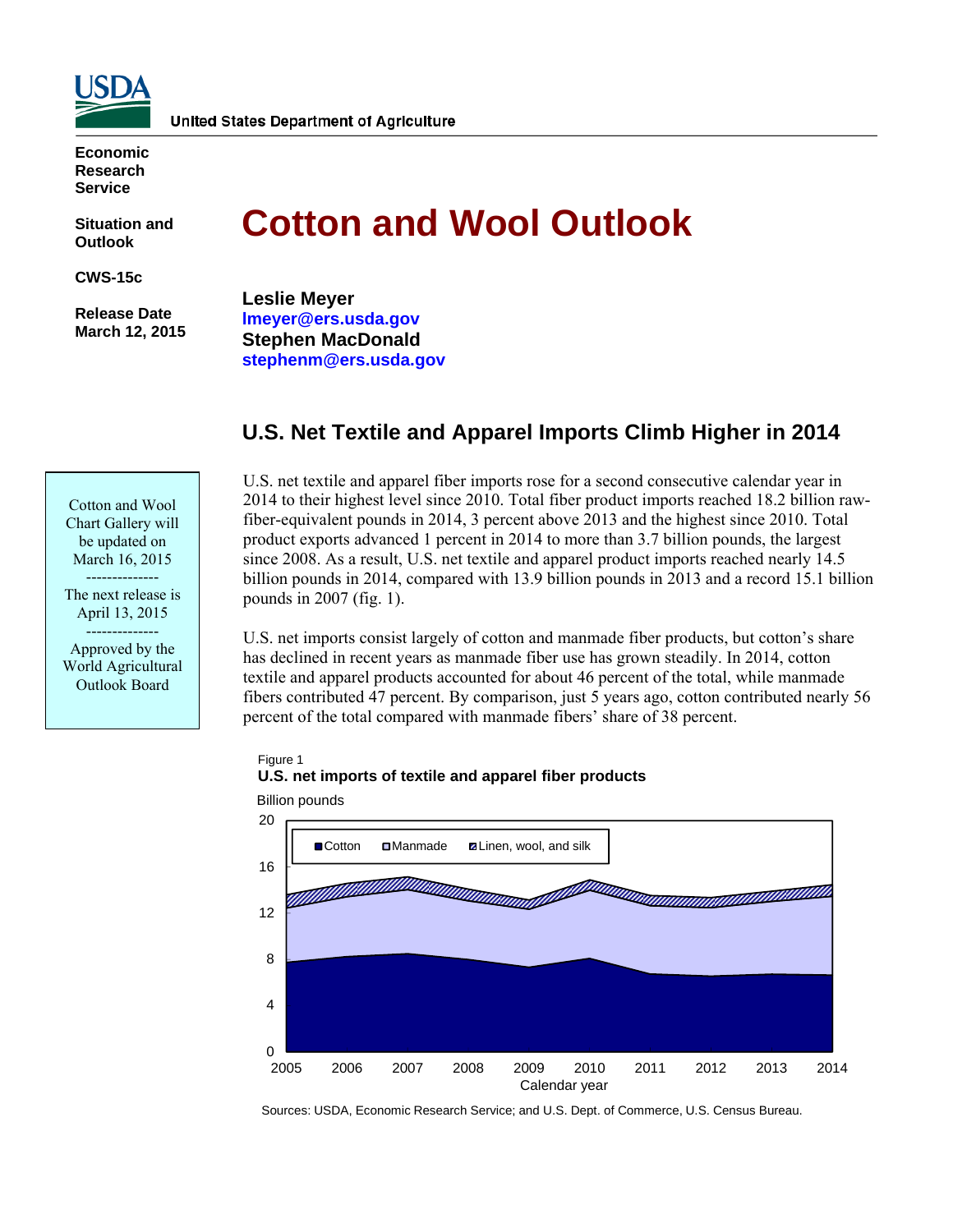# **Domestic**

## *U.S. Cotton Supply and Demand Unchanged in March*

The U.S. cotton crop for 2014/15 remains estimated at 16.1 million bales (upland at 15.5 million bales and extra-long staple at 588,000 bales), compared with last season's 12.9-million-bale crop. (USDA will release its next *Cotton Ginnings* report on March 25th and the final U.S. cotton production estimate for the 2014 crop on May 12th.) Based on the current crop estimate and beginning stocks of nearly 2.5 million bales, the 2014/15 cotton supply totaled 18.5 million bales, 11 percent above a year ago but considerably below the previous 5-year average of 20.3 million bales.

Total U.S. cotton demand is estimated at 14.35 million bales, 2 percent above 2013/14. The U.S. mill use forecast this month remains at 3.65 million bales, 100,000 bales higher than last season. Similarly, U.S. cotton exports are projected at 10.7 million bales, nearly 2 percent above 2013/14.

Through the first 6 months of 2014/15, U.S. textile mills used 1.7 million bales of cotton (according to data collected by USDA's Farm Service Agency), slightly below the amount used during the first half of 2013/14. However, cotton mill use has risen in recent months and is expected to improve further in the second half of the season to reach its highest level in 4 years.

U.S. cotton exports in 2014/15 are forecast about 200,000 bales above last season, due mainly to a global shortage of high-quality machine-harvested cotton. Despite foreign import demand at a 6-year low—largely due to lower import demand by China—the U.S. share of world trade is forecast at 31 percent, 5 percentage points above 2013/14 (fig. 2).



### Figure 2 **U.S. cotton exports and share of global trade**

Source: USDA, *World Agricultural Supply and Demand Estimates* reports.

 $\mathfrak{D}$ *Cotton and Wool Outlook*/CWS-15c/March 12, 2015 Economic Research Service, USDA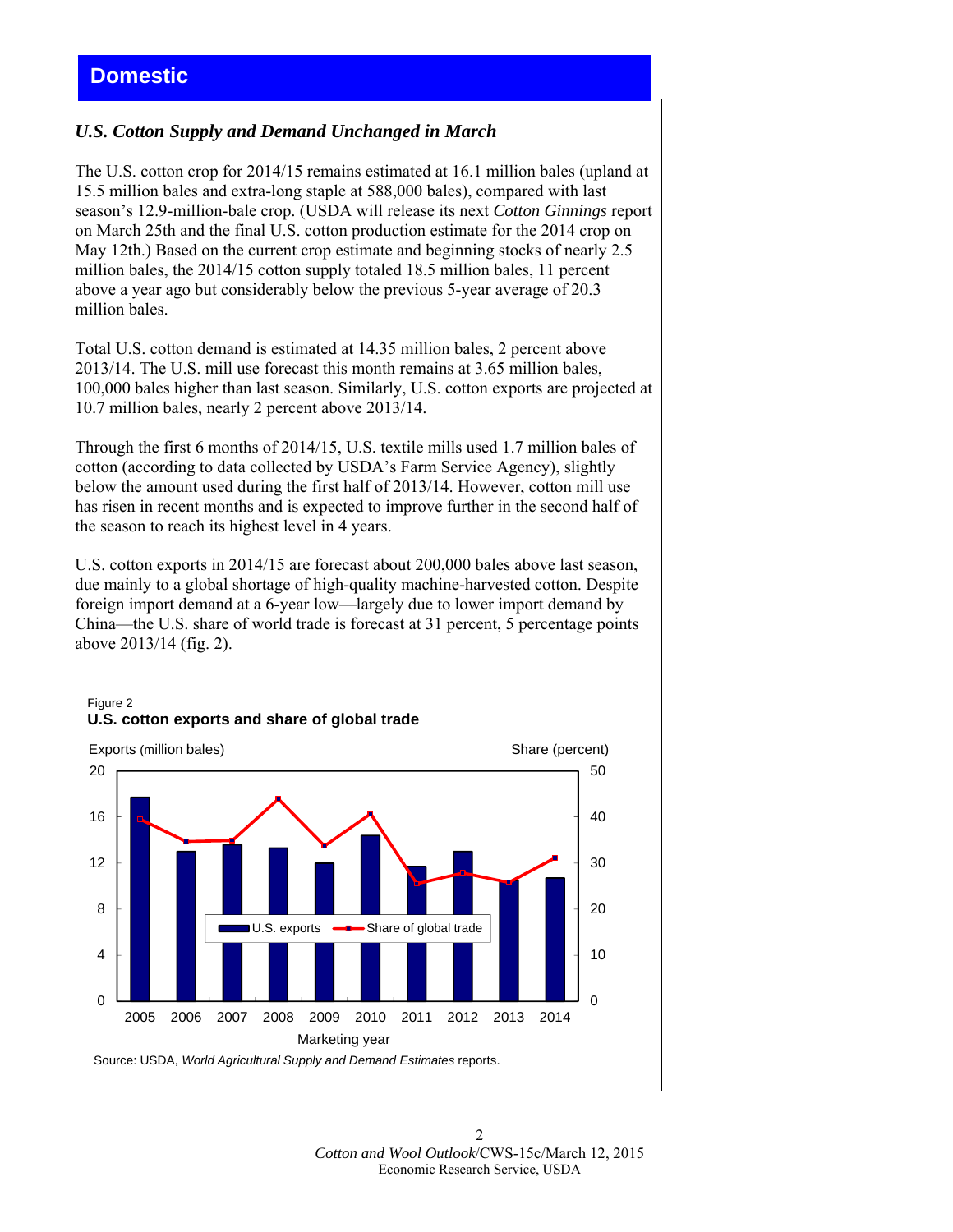U.S. cotton export commitments through the first 7 months of 2014/15 have reached 9.9 million bales. Shipments, however, have only approached 4.9 million bales—or 46 percent of the current forecast—as supplies available for export were limited during the first half of the season. A year ago at this point in the marketing year, shipments of 5.9 million bales accounted for 56 percent of final 2013/14 exports. To reach this season's export estimate of 10.7 million bales, shipments need to average approximately 264,000 bales per week, compared with the 282,000-bale average shipped during the past 8 weeks.

## *Stocks Rise in 2014/15; Average Farm Price Lower*

With U.S. cotton production exceeding demand in 2014/15, ending stocks are forecast to increase. For 2014/15, U.S. stocks are projected at 4.2 million bales, nearly 1.8 million bales (71 percent) above the beginning level and the highest since 2008/09. Based on the latest supply and demand estimates, the 2014/15 stocks-touse ratio is projected to climb from 17 percent in 2013/14 to 29 percent, the highest in 6 years.

The average price received by U.S. upland cotton producers is expected to decrease from 2013/14's 77.9 cents per pound. Lower prices are prevailing this season, with the 2014/15 upland price projected to range between 59 and 62 cents per pound. At the midpoint of 60.5 cents per pound, prices would be the lowest since 2008/09.

## *U.S. Retail Cotton Consumption Nearly Unchanged in 2014*

U.S. domestic cotton consumption (mill use plus net textile imports) was marginally lower in calendar year 2014, surpassing 8.3 billion (raw-fiber-equivalent) pounds, or about 17.3 million bale-equivalents (fig. 3). The 2014 level represented a 1 percent reduction from 2013 and was the second lowest retail cotton consumption estimate since 1996. Cotton has lost share to manmade fibers in apparel and other product construction over the last several years. As a result, 2014 U.S. domestic cotton consumption was 23 percent below its 2006 peak of 10.9 billion pounds, or 22.6 million bale-equivalents.

Cotton product trade was mixed in calendar year 2014. U.S. cotton product imports reached 8.4 billion pounds, marginally below 2013. On the other hand, cotton product exports were slightly higher in 2014, as the volume approached 1.8 billion pounds. Meanwhile, U.S. cotton mill use declined slightly to 1.7 billion pounds in 2014. As a result, the per capita estimate of retail cotton consumption was also slightly below a year ago, declining half a pound to nearly 26 pounds, with mill use of cotton contributing just over 5 pounds of the total.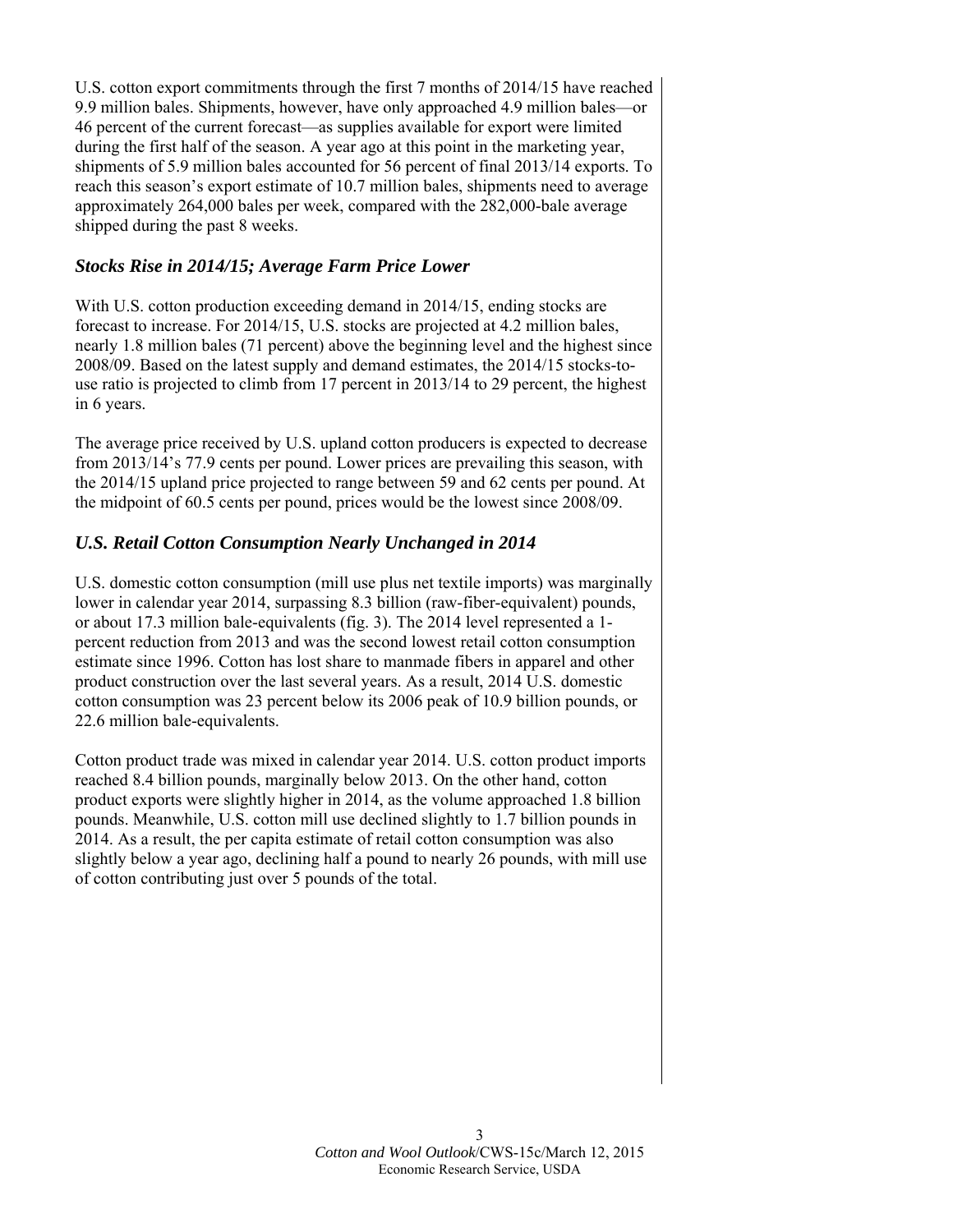#### Figure 3 **U.S. domestic consumption of cotton**

Billion pounds



Sources: USDA, Economic Research Service; and U.S. Dept. of Commerce, U.S. Census Bureau.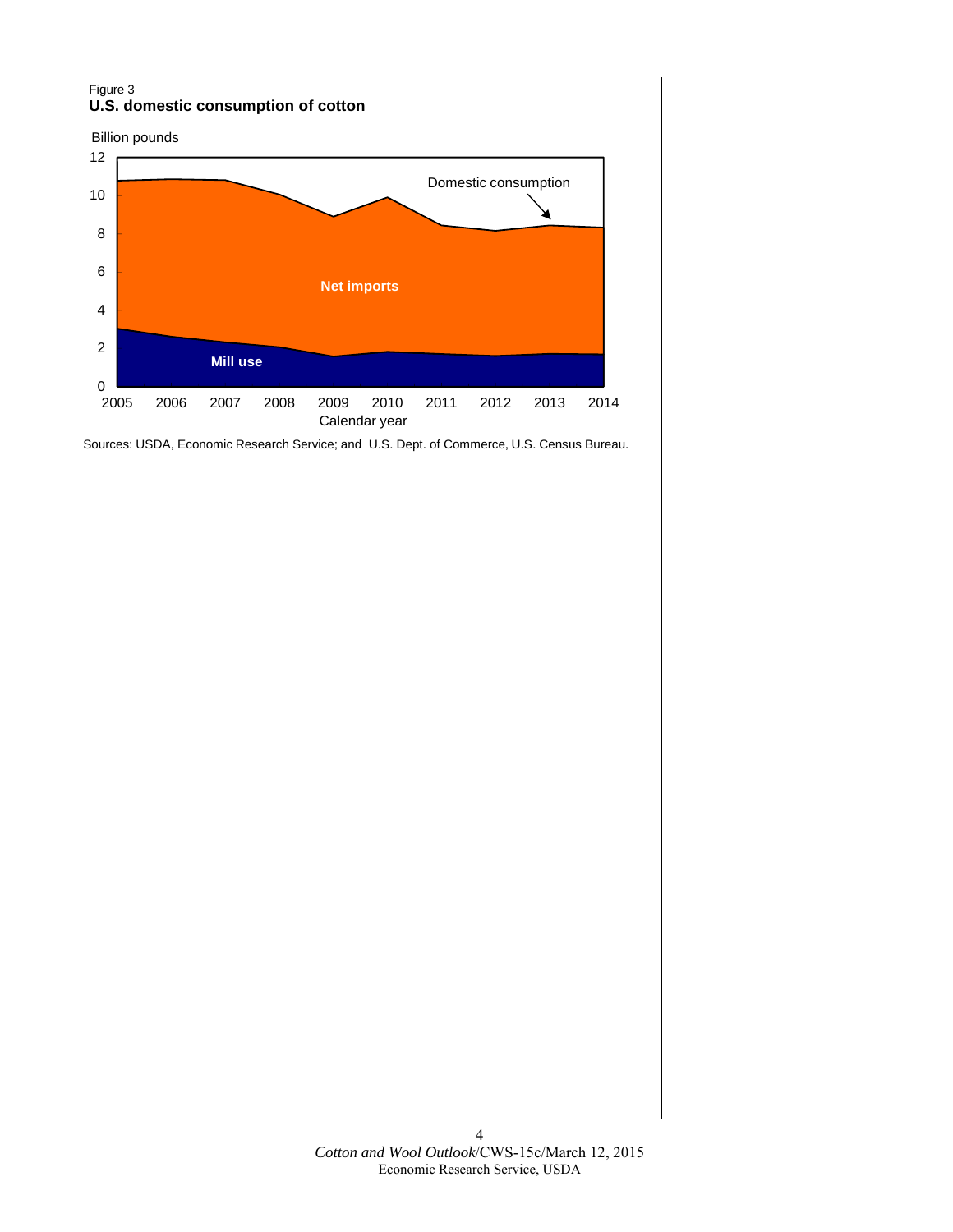# **International Outlook**

### *World 2014/15 Cotton Production Nearly Unchanged in March*

World cotton production this season is forecast at 119.2 million bales, virtually unchanged from last month's projection and slightly below 2013/14. Higher area this season is offset by a lower yield. Global harvested area in 2014/15 is estimated at 34.1 million hectares (84.4 million acres), nearly 1.4 million hectares (3.4 million acres) above the previous season. The global yield is forecast at 760 kg per hectare (678 pounds per acre), compared with 800 kg per hectare (714 pounds per acre) for the previous season.

India and China are the top two cotton producers. In 2014/15, India's production is forecast at 30.5 million bales, about 2 percent below 2013/14. A reduction in yield—returning to average levels—more than offsets a 1-million-hectare increase in area to a record 12.7 million hectares. China's cotton crop is expected to reach 30 million bales this season, 8 percent below 2013/14 and the second consecutive annual decline. Total area is projected at 4.4 million hectares, the lowest since 2000/01. As cotton area moves out of eastern China to the higher yielding western region, the increased productivity has limited the effect of lower area on production.

Production declines are also forecast for the Southern Hemisphere. Brazil's cotton crop is expected to decrease about 13 percent to 7 million bales, resulting from lower area and yield. Australia's production in 2014/15 is projected to decline by nearly half to 2.2 million bales as dry conditions and depleted irrigation supplies reduce area for the third consecutive season.

Offsetting these declines are production increases in countries that devoted more area to cotton in 2014/15. These countries include the United States (+3.2 million bales), Pakistan (+1 million bales), and Turkey (+0.9 million bales).

## *Global Cotton Trade Down in 2014/15*

World cotton trade is projected to decline significantly for the second consecutive season as China continues to import less raw cotton. Global cotton exports are forecast at 34.4 million bales in 2014/15, 6.3 million bales (15 percent) below last season. India—a large raw cotton supplier to China last season—is expected to bear the brunt of this season's reduced shipments. India is projected to export only 4.2 million bales in 2014/15, compared with nearly 9.3 million bales last season. Australia's exports are also projected about 2 million bales lower due to their reduced crop.

Despite significantly lower imports, China will remain the leading cotton importer in 2014/15. Imports by China are expected to reach 7.3 million bales this season, nearly half the level imported in 2013/14. Offsetting a portion of this decline, however, is the growth in other importing countries such as Vietnam, Bangladesh, and India.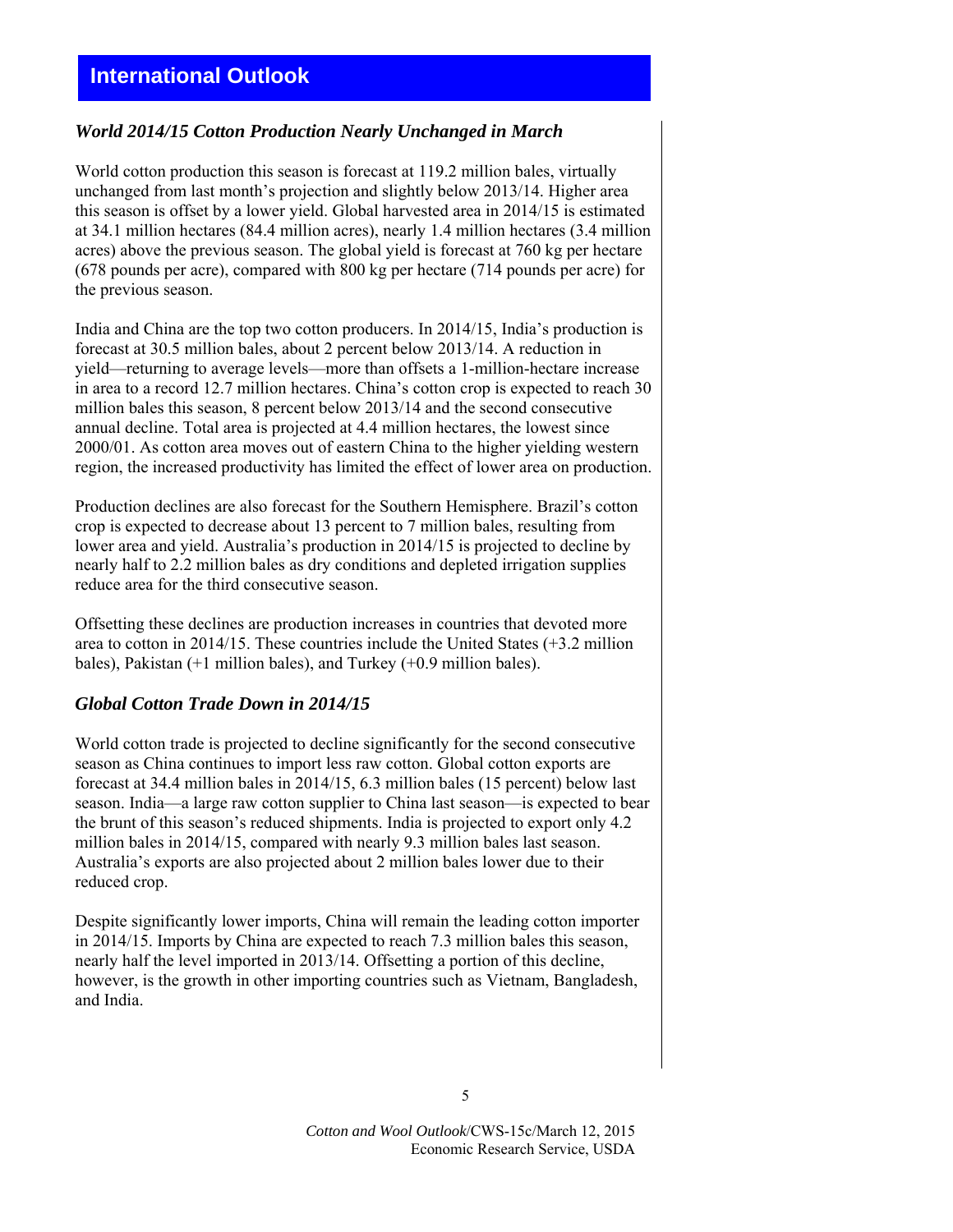#### *World Cotton Mill Use and Ending Stocks to Increase*

Global cotton consumption in 2014/15 is forecast at 111.0 million bales, down slightly from last month's projection but nearly 2 percent above the previous season. China continues as the world's leading spinner, accounting for approximately one-third of the global mill use of cotton. In 2014/15, China is expected to use 35 million bales of cotton, slightly above last season but well below the record of 51 million bales used in 2007/08. A substantial portion of the loss in domestic cotton spinning has been replaced by imports of cotton yarn; in 2014/15, China could import more than 9 million bale-equivalents of raw fiber in the form of cotton yarn, nearly triple the level imported just 4 years ago.

Cotton mill use in India—the second largest spinner—is expected to expand for the third consecutive year. In 2014/15, India's cotton consumption is forecast at 24 million bales, up from about 23.4 million bales last season. India's growth has been supported by expanding cotton yarn exports to China, where India has become a leading supplier. Cotton mill use in Pakistan is also benefiting from China's yarn imports; in 2014/15, Pakistan's mill use is forecast at 10.5 million bales, up slightly from last season. In Vietnam, cotton consumption is projected to approach 3.7 million bales this season, more than double the level of just 3 years ago as yarn exports have also benefited the textile sector.

Despite rising cotton consumption, world production is expected to exceed mill use for the fifth consecutive season. Based on the March world cotton supply and demand estimates, 2014/15 global ending stocks are forecast at a record 110.1 million bales, 8 percent above a year ago and more than double the level in 2010/11 (fig. 4). In addition, cotton stocks at the end of 2014/15 are projected to approximate a year's worth of global consumption. As a result, world cotton prices are expected to decrease to a level not seen since 2008/09.



Sources: Cotlook and USDA, Interagency Commodity Estimates Committee.

*Cotton and Wool Outlook*/CWS-15c/March 12, 2015 Economic Research Service, USDA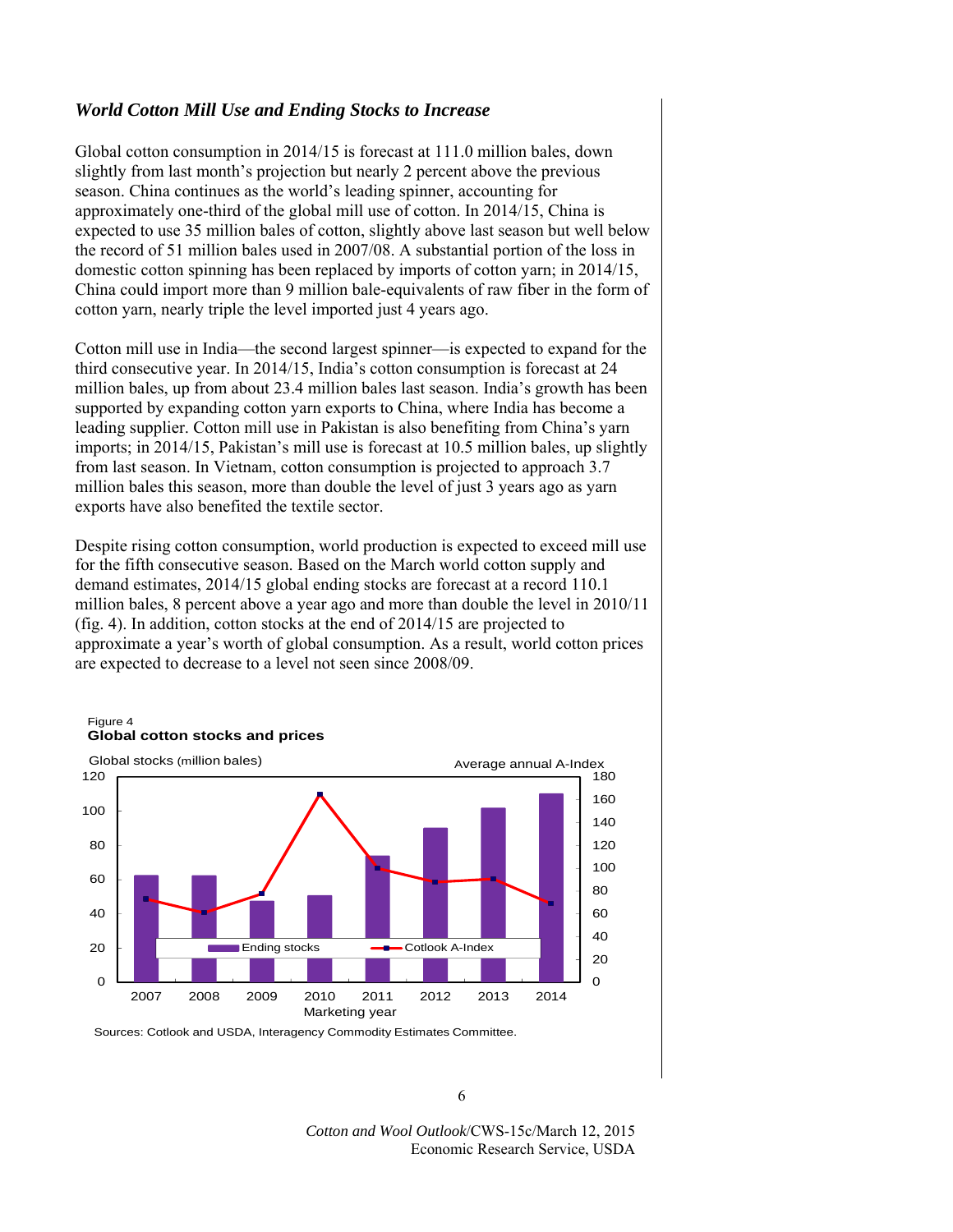# **Contacts and Links**

#### **Contact Information**

Leslie Meyer (U.S. cotton & textiles) (202) 694-5307 lmeyer@ers.usda.gov Stephen MacDonald (foreign cotton) (202) 694-5305 stephenm@ers.usda.gov Carolyn Liggon (web publishing) (202) 694-5056 cyliggon@ers.usda.gov

#### **Subscription Information**

Subscribe to ERS e-mail notification service at http://www.ers.usda.gov/subscribe-to-ers -e-newsletters.aspx to receive timely notification of newsletter availability. Printed copies can be purchased from the USDA Order Desk by calling 1-800-363-2068 (specify the issue number). To order printed copies of the five field crop newsletters cotton and wool, feed, rice, oil crops, and wheat—as a series, specify series SUB-COR-4043.

### *Data*

Cotton and Wool Monthly Tables (http://ers.usda.gov/publications/cws-cotton-andwool-outlook)

Cotton and Wool Chart Gallery (http://www.ers.usda.gov/data-products/cotton-andwool-chart-gallery.aspx#.UguTC6z8J8E)

## *Related Websites*

WASDE http://usda.mannlib.cornell.edu/MannUsda/viewDocumentInfo.do?documentID=1194

Cotton Topics http://www.ers.usda.gov/topics/crops/cotton-wool.aspx

Cotton and Wool Outlook http://usda.mannlib.cornell.edu/MannUsda/viewDocumentInfo.do?documentID=1281

The U.S. Department of Agriculture (USDA) prohibits discrimination in all its programs and activities on the basis of race, color, national origin, age, disability, and where applicable, sex, marital status, familial status, parental status, religion, sexual orientation, genetic information, political beliefs, reprisal, or because all or a part of an individual's income is derived from any public assistance program. (Not all prohibited bases apply to all programs.) Persons with disabilities who require alternative means for communication of program information (Braille, large print, audiotape, etc.) should contact USDA's TARGET Center at (202) 720-2600 (voice and TDD). To file a complaint of discrimination, write to USDA, Director, Office of Civil Rights, 1400 Independence Avenue, SW, Washington, DC 20250-9410 or call (800) 795-3272 (voice) or (202) 720-6382 (TDD). USDA is an equal opportunity provider and employer.

#### **E-mail Notification**

Readers of ERS outlook reports have two ways they can receive an e-mail notice about release of reports and associated data.

• Receive timely notification (soon) after the report is posted on the web) via USDA's Economics, Statistics, and Market Information System (which is housed at Cornell University's Mann Library). Go to http://usda.mannlib.cornell.edu/Mann Usda/aboutEmailService.do and follow the instructions to receive e-mail notices about ERS, Agricultural Marketing Service, National Agricultural Statistics Service, and World Agricultural Outlook Board products.

• Receive weekly notification (on Friday afternoon) via the ERS website. Go to http://www.ers.usda.gov/subscribeto-ers-e-newsletters.aspx and follow the instructions to receive notices about ERS outlook reports, Amber Waves magazine, and other reports and data products on specific topics. ERS also offers RSS (really simple syndication) feeds for all ERS products. Go to http://www.ers.usda.gov/rss/ to get started.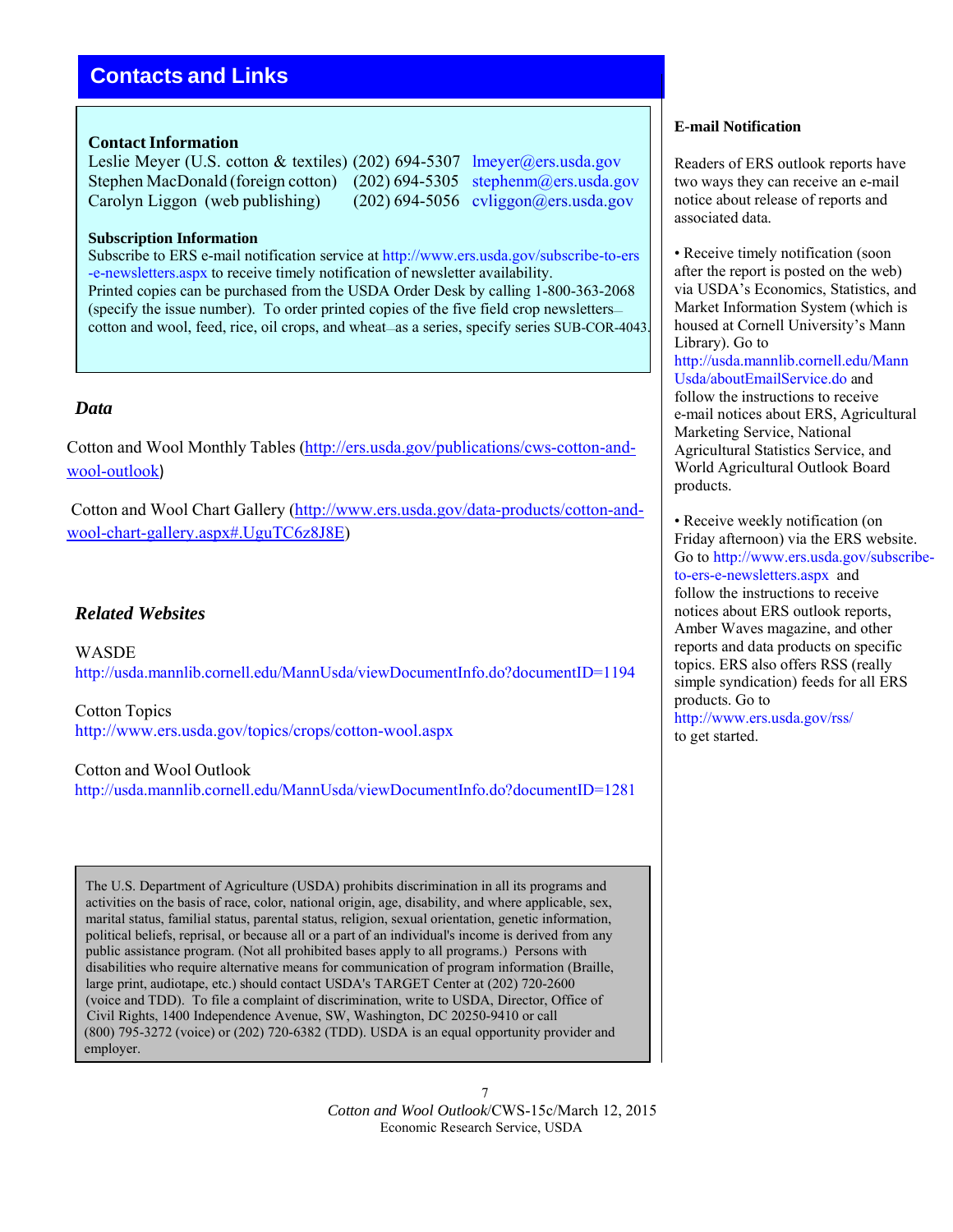|                      | 2014/15               |        |                     |        |  |  |
|----------------------|-----------------------|--------|---------------------|--------|--|--|
| Item                 | 2013/14               | Jan.   | Feb.                | Mar.   |  |  |
|                      | Million acres         |        |                     |        |  |  |
| Upland:              |                       |        |                     |        |  |  |
| Planted              | 10.206                | 10.845 | 10.845              | 10.845 |  |  |
| Harvested            | 7.345                 | 9.518  | 9.518               | 9.518  |  |  |
|                      |                       |        | Pounds              |        |  |  |
| Yield/harvested acre | 802                   | 760    | 781                 | 781    |  |  |
|                      | Million 480-lb, bales |        |                     |        |  |  |
| Beginning stocks     | 3.613                 | 2.325  | 2.325               | 2.325  |  |  |
| Production           | 12.275                | 15.496 | 15.496              | 15.496 |  |  |
| Total supply 1/      | 15.894                | 17.826 | 17.826              | 17.826 |  |  |
| Mill use             | 3.527                 | 3.775  | 3.625               | 3.625  |  |  |
| Exports              | 9.850                 | 9.450  | 10.200              | 10.250 |  |  |
| Total use            | 13.377                | 13.225 | 13.825              | 13.875 |  |  |
| Ending stocks 2/     | 2.325                 | 4.557  | 4.007               | 3.957  |  |  |
|                      | Percent               |        |                     |        |  |  |
| Stocks-to-use ratio  | 17.4                  | 34.5   | 29.0                | 28.5   |  |  |
|                      |                       |        | 1,000 acres         |        |  |  |
| Extra-long staple:   |                       |        |                     |        |  |  |
| Planted              | 201.0                 | 192.0  | 192.0               | 192.0  |  |  |
| Harvested            | 199.4                 | 189.4  | 189.4               | 189.4  |  |  |
|                      |                       |        | Pounds              |        |  |  |
| Yield/harvested acre | 1,527                 | 1,490  | 1,490               | 1,490  |  |  |
|                      |                       |        | 1,000 480-lb. bales |        |  |  |
| Beginning stocks     | 187                   | 125    | 125                 | 125    |  |  |
| Production           | 634                   | 588    | 588                 | 588    |  |  |
| Total supply 1/      | 828                   | 718    | 718                 | 718    |  |  |
| Mill use             | 23                    | 25     | 25                  | 25     |  |  |
| Exports              | 680                   | 550    | 500                 | 450    |  |  |
| Total use            | 703                   | 575    | 525                 | 475    |  |  |
| Ending stocks 2/     | 125                   | 143    | 193                 | 243    |  |  |
|                      |                       |        | Percent             |        |  |  |
| Stocks-to-use ratio  | 17.8                  | 24.9   | 36.8                | 51.2   |  |  |

Table 1--U.S. cotton supply and use estim ates

1/ Includes im ports. 2/ Includes unaccounted.

Source: USDA, World Agricultural Outlook Board.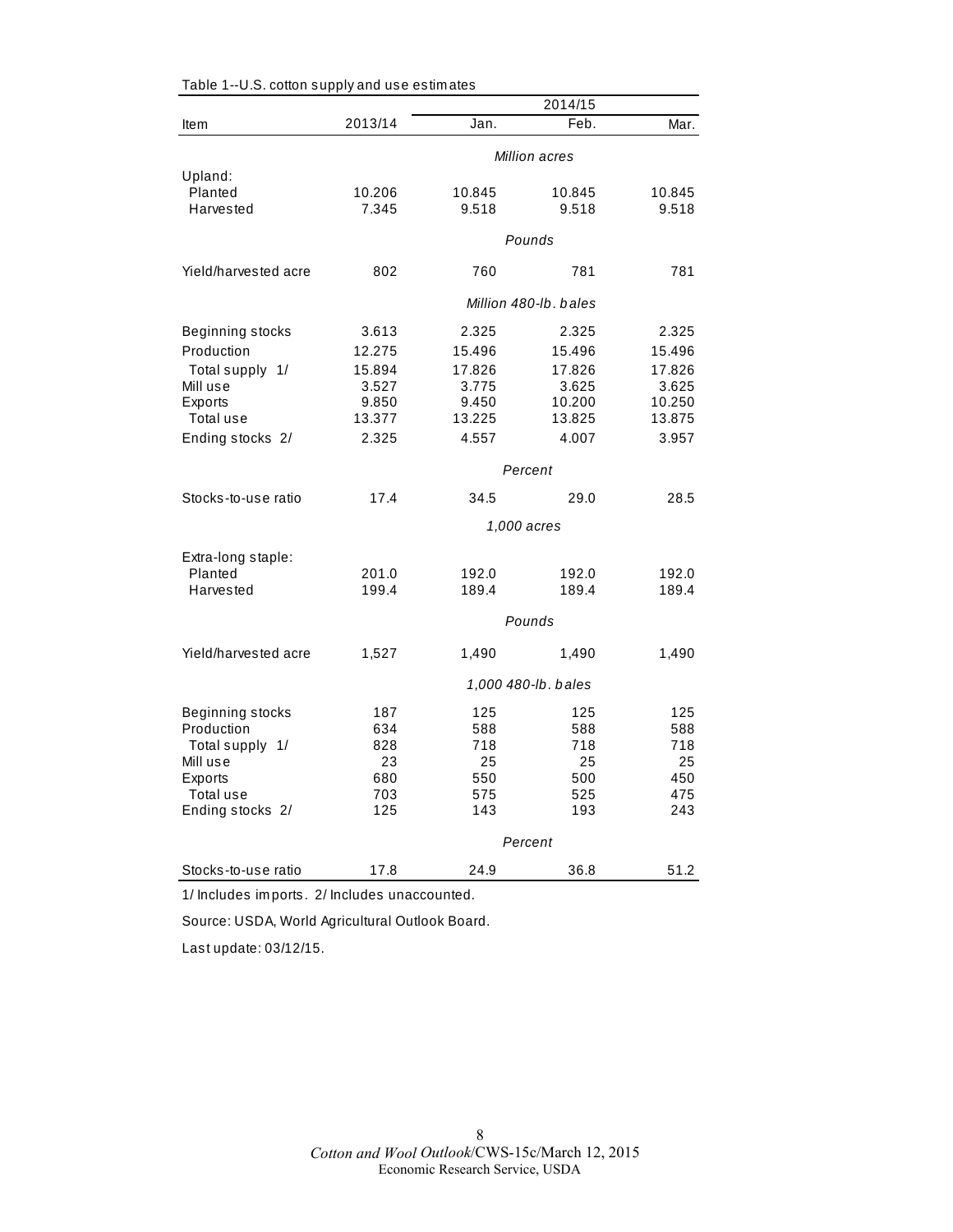|                      |         | 2014/15 |                       |        |  |
|----------------------|---------|---------|-----------------------|--------|--|
| Item                 | 2013/14 | Jan.    | Feb.                  | Mar.   |  |
|                      |         |         | Million 480-lb, bales |        |  |
| Supply:              |         |         |                       |        |  |
| Beginning stocks--   |         |         |                       |        |  |
| World                | 90.02   | 101.66  | 101.66                | 101.71 |  |
| Foreign              | 86.22   | 99.21   | 99.21                 | 99.26  |  |
| Production--         |         |         |                       |        |  |
| World                | 120.44  | 119.17  | 119.37                | 119.24 |  |
| Foreign              | 107.53  | 103.08  | 103.29                | 103.16 |  |
| Imports--            |         |         |                       |        |  |
| World                | 40.58   | 33.99   | 34.20                 | 34.40  |  |
| Foreign              | 40.57   | 33.98   | 34.19                 | 34.39  |  |
| Use:                 |         |         |                       |        |  |
| Mill use--           |         |         |                       |        |  |
| World                | 109.10  | 112.60  | 111.25                | 110.96 |  |
| Foreign              | 105.55  | 108.80  | 107.60                | 107.31 |  |
| Exports--            |         |         |                       |        |  |
| World                | 40.73   | 33.99   | 34.24                 | 34.42  |  |
| Foreign              | 30.20   | 23.99   | 23.54                 | 23.72  |  |
| Ending stocks--      |         |         |                       |        |  |
| World                | 101.71  | 108.64  | 109.84                | 110.06 |  |
| Foreign              | 99.26   | 103.94  | 105.64                | 105.86 |  |
|                      | Percent |         |                       |        |  |
| Stocks-to-use ratio: |         |         |                       |        |  |
| World                | 93.2    | 96.8    | 98.7                  | 99.2   |  |
| Foreign              | 94.0    | 95.9    | 98.2                  | 98.6   |  |

Table 2--World cotton supply and use estim ates

Source: USDA, World Agricultural Outlook Board.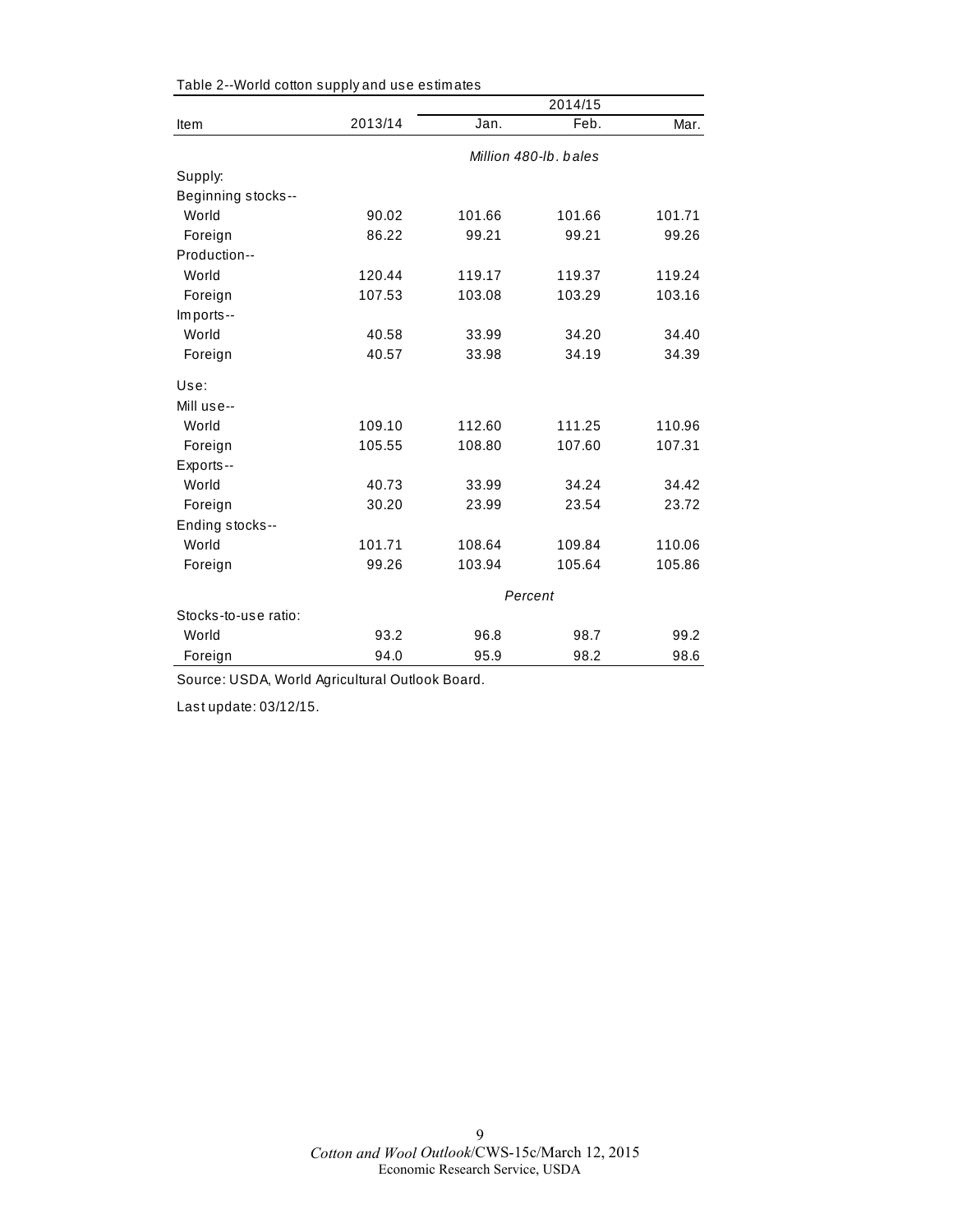| Table 3--U.S. fiber supply |           |                     |           |           |
|----------------------------|-----------|---------------------|-----------|-----------|
|                            | Nov.      | Dec.                | Jan.      | Jan.      |
| Item                       | 2014      | 2014                | 2015      | 2014      |
|                            |           | 1,000 480-lb. bales |           |           |
| Cotton:                    |           |                     |           |           |
| Stocks, beginning          | 5,265     | 10,099              | 13,087    | 10,861    |
| Ginnings                   | 5,593     | 4,117               | 1,336     | 1,012     |
| Imports since August 1     | 1.1       | 2.3                 | 3.0       | 2.1       |
|                            |           | Million pounds      |           |           |
| Manmade:                   |           |                     |           |           |
| Production                 | 510.5     | 475.4               | 529.2     | 515.6     |
| Noncellulosic              | 510.5     | 475.4               | 529.2     | 515.6     |
| Cellulosic                 | <b>NA</b> | <b>NA</b>           | <b>NA</b> | <b>NA</b> |
| Total since January 1      | 5,851.6   | 6,327.0             | 529.2     | 515.6     |
|                            |           |                     |           |           |
|                            | Oct.      | Nov.                | Dec.      | Dec.      |
|                            | 2014      | 2014                | 2014      | 2013      |
|                            |           | Million pounds      |           |           |
| Raw fiber imports:         | 167.4     | 170.3               | ΝA        | 142.8     |
| Noncellulosic              | 153.6     | 156.0               | <b>NA</b> | 132.4     |
| Cellulosic                 | 13.8      | 14.3                | <b>NA</b> | 10.4      |
| Total since January 1      | 1,678.4   | 1,848.6             | <b>NA</b> | 1,845.7   |
|                            |           | 1,000 pounds        |           |           |
| Wool and mohair:           |           |                     |           |           |
| Raw wool imports, clean    | 967.5     | 403.5               | 420.5     | 430.8     |
| 48s-and-finer              | 553.6     | 273.9               | 266.5     | 172.1     |
| Not-finer-than-46s         | 413.9     | 129.6               | 154.0     | 258.8     |
| Total since January 1      | 6,268.7   | 6,672.2             | 7,092.7   | 7,604.5   |
| Wool top imports           | 303.6     | 227.1               | 54.9      | 71.5      |
| Total since January 1      | 3,140.8   | 3,367.9             | 3,422.8   | 4,550.9   |
| Mohair imports, clean      | 0.0       | 0.0                 | 0.0       | 0.0       |
| Total since January 1      | 0.0       | 0.0                 | 0.0       | 0.0       |

NA = Not available.

Sources: USDA, National Agricultural Statistics Service;

U.S. Dept. of Com m erce, U.S. Census Bureau; and *Fib er Organon.*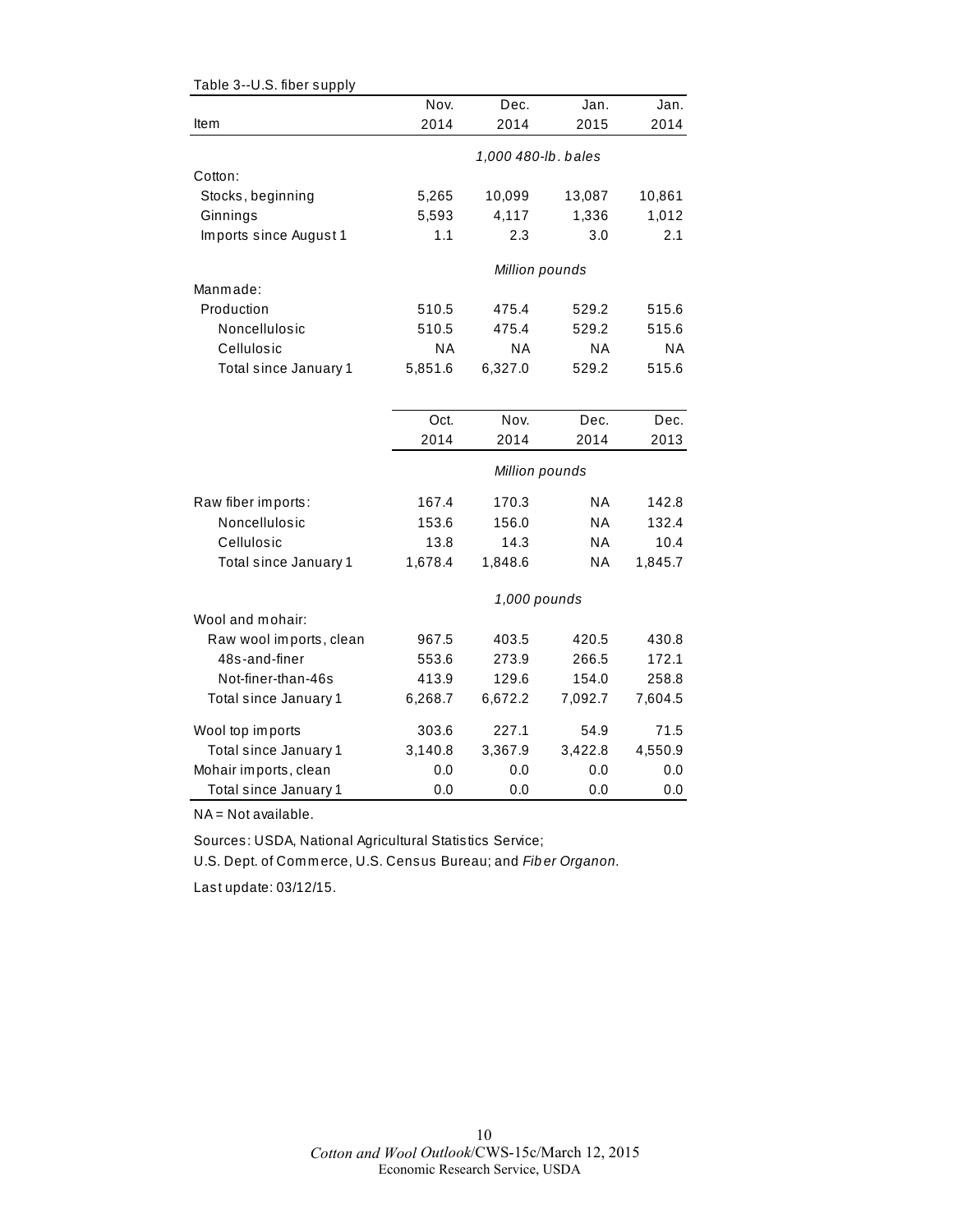| Table 4--U.S. fiber demand                |               |                     |                 |                 |
|-------------------------------------------|---------------|---------------------|-----------------|-----------------|
|                                           | Nov.          | Dec.                | Jan.            | Jan.            |
| <b>Item</b>                               | 2014          | 2014                | 2015            | 2014            |
|                                           |               |                     |                 |                 |
|                                           |               | 1,000 480-lb. bales |                 |                 |
| Cotton:                                   |               |                     |                 |                 |
| All consumed by mills 1/                  | 287           | 248                 | 298             | 291             |
| Total since August 1                      | 1,195         | 1,443               | 1,741           | 1,761           |
| Daily rate                                | 14.4          | 10.8                | 13.6            | 12.7            |
| Upland consumed by mills 1/               | 286           | 247                 | 297             | 290             |
| Total since August 1                      | 1,189         | 1,436               | 1,733           | 1,753           |
| Daily rate                                | 14.3          | 10.7                | 13.5            | 12.6            |
|                                           |               |                     |                 |                 |
| <b>Upland exports</b>                     | 448           | 858                 | 1,162           | 1,261           |
| Total since August 1                      | 1,631         | 2,490               | 3,652           | 4,175           |
| Sales for next season                     | 17            | 58                  | 38              | 169             |
| Total since August 1                      | 521           | 579                 | 617             | 478             |
| Extra-long staple exports                 | 23.9          | 24.3                | 25.0            | 81.6            |
| Total since August 1                      | 60.3          | 84.7                | 109.6           | 370.7           |
| Sales for next season                     | 0.0           | 0.0                 | 0.0             | 2.6             |
| Total since August 1                      | 0.0           | 0.0                 | 0.0             | 2.6             |
|                                           |               |                     |                 |                 |
|                                           | Oct.          | Nov.                | Dec.            | Dec.            |
|                                           | 2014          | 2014                | 2014            | 2013            |
|                                           |               | Million pounds      |                 |                 |
| Manmade:                                  |               |                     |                 |                 |
| Raw fiber exports                         | 52.9          | 46.6                | <b>NA</b>       | 43.2            |
| Noncellulosic                             | 52.4          | 46.2                | <b>NA</b>       | 42.7            |
| Cellulosic                                | 0.5           | 0.4                 | <b>NA</b>       | 0.5             |
| Total since January 1                     | 523.8         | 570.4               | <b>NA</b>       | 642.1           |
|                                           |               |                     |                 |                 |
| Wool and mohair:                          |               | 1,000 pounds        |                 |                 |
|                                           |               |                     |                 |                 |
| Raw wool exports, clean                   | 669.4         | 296.0               | 1079.5          | 698.8           |
| Total since January 1                     | 6,540.9       | 6,836.9             | 7,916.4<br>45.1 | 9,997.4         |
| Wool top exports<br>Total since January 1 | 92.8<br>822.6 | 56.9<br>879.5       | 924.6           | 68.8<br>2,091.2 |
| Mohair exports, clean                     | 234.4         | 0.0                 | 146.4           | 29.6            |
|                                           |               |                     |                 |                 |
| Total since January 1                     | 736.3         | 736.3               | 882.8           | 744.2           |

NA = Not available.

1/ Estim ated by USDA.

Sources: USDA, Farm Service Agency; USDA, Foreign Agricultural Service, *U.S. Export Sales;* U.S. Dept. of Com m erce, U.S. Census Bureau; and *Fib er Organon.*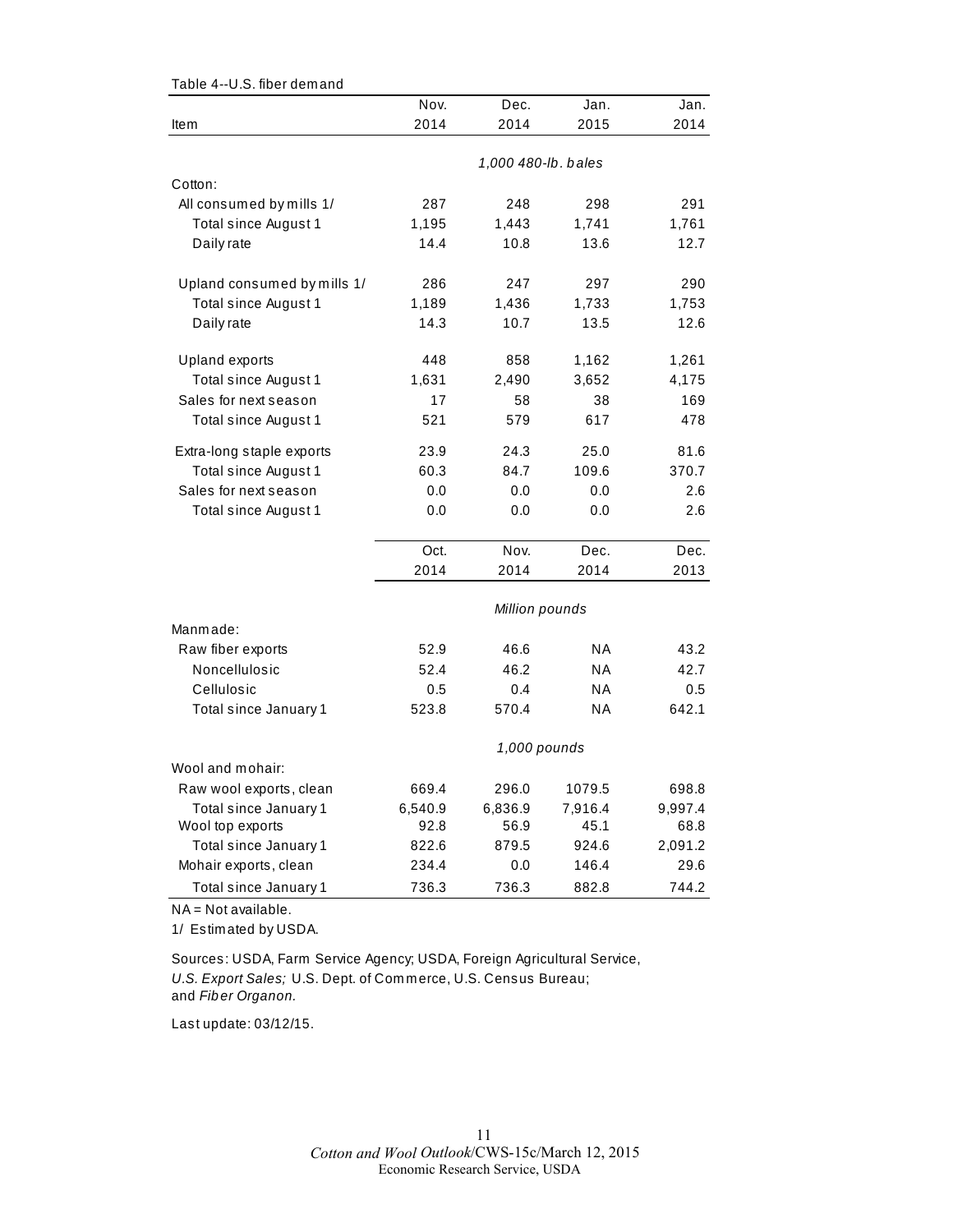|                            | Dec.      | Jan.              | Feb.      | Feb.      |
|----------------------------|-----------|-------------------|-----------|-----------|
|                            |           |                   |           |           |
| Item                       | 2014      | 2015              | 2015      | 2014      |
|                            |           | Cents per pound   |           |           |
| Domestic cotton prices:    |           |                   |           |           |
| Adjusted world price       | 47.27     | 46.64             | 48.12     | 71.86     |
| Upland spot 41-34          | 59.38     | 58.19             | 61.74     | 83.21     |
| Pima spot 02-46            | 175.00    | 164.75            | 160.00    | 178.00    |
| Average price received by  |           |                   |           |           |
| upland producers           | 60.40     | 58.60             | <b>NA</b> | 80.20     |
| Far Eastern cotton quotes: |           |                   |           |           |
| A Index                    | 68.35     | 67.22             | 70.26     | 93.55     |
| Memphis/Eastern            | 71.25     | 69.63             | 73.63     | 96.50     |
| Memphis/Orleans/Texas      | 70.50     | 68.94             | 73.13     | 96.25     |
| California/Arizona         | 75.25     | 73.50             | 77.13     | 98.44     |
|                            |           | Dollars per pound |           |           |
| Wool prices (clean):       |           |                   |           |           |
| <b>U.S. 58s</b>            | NQ.       | <b>NQ</b>         | NQ.       | NQ.       |
| Australian 58s 1/          | 3.67      | 3.52              | 3.59      | 3.20      |
| U.S.60s                    | NQ.       | <b>NQ</b>         | NQ.       | NQ.       |
| Australian 60s 1/          | <b>NQ</b> | <b>NQ</b>         | 4.09      | 5.00      |
| U.S. 64s                   | <b>NQ</b> | NQ.               | NQ.       | <b>NQ</b> |
| Australian 64s 1/          | 4.56      | 4.34              | 4.27      | 5.06      |

#### Table 5--U.S. and world fiber prices

NA = Not available. NQ = No quote.

1/ In bond, Charleston, SC.

Sources: USDA, *Cotton Price Statistics* ; Cotlook Ltd., *Cotton Outlook;*  and trade reports.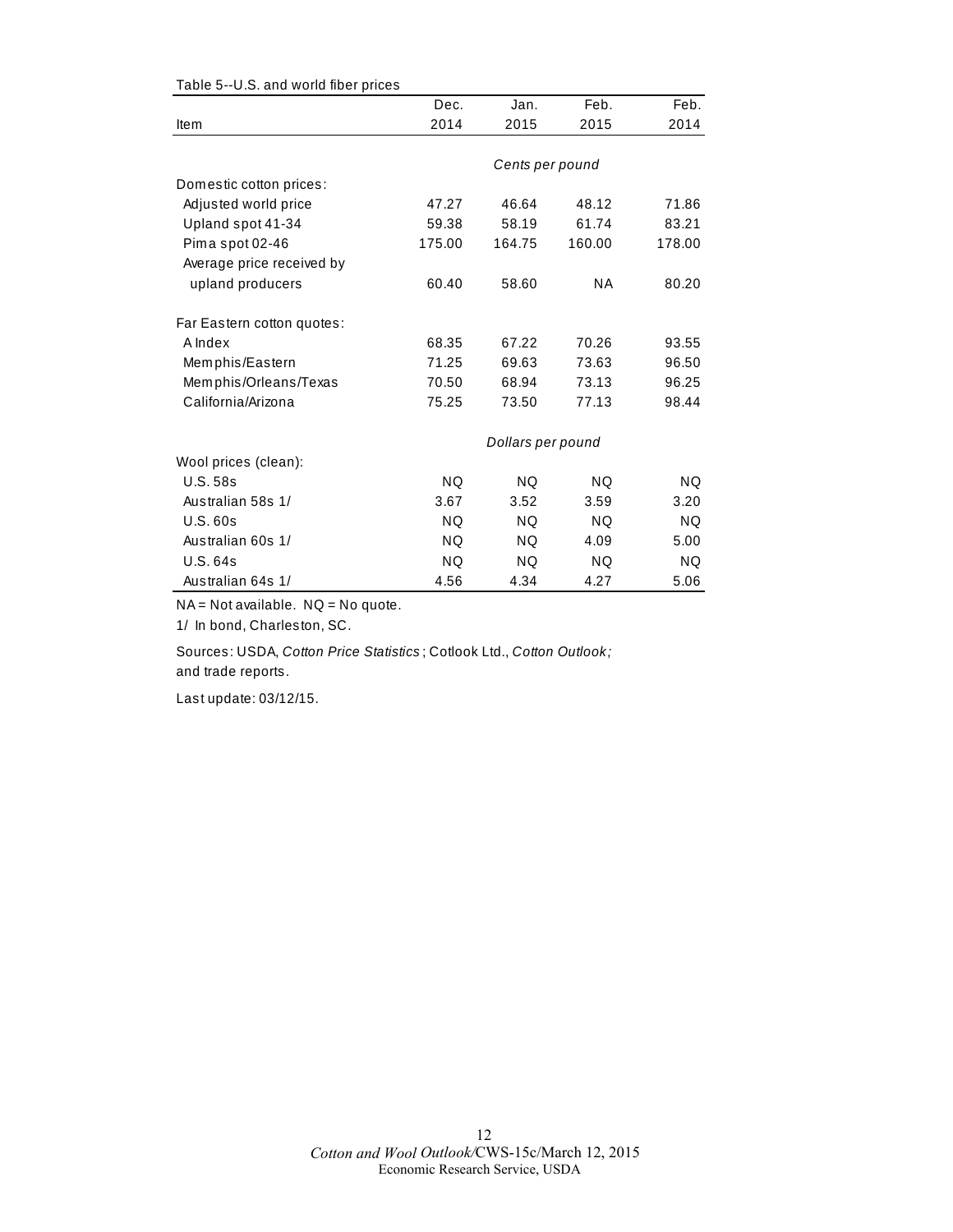|                           | Table 6--U.S. textile imports, by fiber |           |                 |           |  |  |  |  |
|---------------------------|-----------------------------------------|-----------|-----------------|-----------|--|--|--|--|
|                           | Nov.                                    | Dec.      | Jan.            | Jan.      |  |  |  |  |
| ltem                      | 2014                                    | 2014      | 2015            | 2014      |  |  |  |  |
|                           |                                         |           | 1,000 pounds 1/ |           |  |  |  |  |
| Yarn, thread, and fabric: | 235,944                                 | 265,021   | 269,810         | 279,366   |  |  |  |  |
| Cotton                    | 52,233                                  | 57,951    | 53,773          | 62,233    |  |  |  |  |
| Linen                     | 16,454                                  | 20,769    | 21,706          | 23,375    |  |  |  |  |
| Wool                      | 3,707                                   | 3,786     | 3,770           | 3,680     |  |  |  |  |
| Silk                      | 504                                     | 538       | 563             | 563       |  |  |  |  |
| Manmade                   | 163,045                                 | 181,977   | 189,999         | 189,515   |  |  |  |  |
| Apparel:                  | 836,692                                 | 830,944   | 870,562         | 907,469   |  |  |  |  |
| Cotton                    | 457,220                                 | 444,432   | 464,084         | 496,649   |  |  |  |  |
| Linen                     | 5,728                                   | 7,280     | 7,687           | 9,408     |  |  |  |  |
| Wool                      | 22,080                                  | 19,214    | 19,863          | 20,060    |  |  |  |  |
| Silk                      | 6,900                                   | 7,912     | 9,701           | 10,825    |  |  |  |  |
| Manmade                   | 344,763                                 | 352,104   | 369,227         | 370,528   |  |  |  |  |
| Home furnishings:         | 253,393                                 | 230,517   | 217,355         | 238,990   |  |  |  |  |
| Cotton                    | 123,419                                 | 120,829   | 120,467         | 132,432   |  |  |  |  |
| Linen                     | 1,081                                   | 1,077     | 1,061           | 1,063     |  |  |  |  |
| Wool                      | 336                                     | 334       | 210             | 343       |  |  |  |  |
| Silk                      | 180                                     | 149       | 193             | 359       |  |  |  |  |
| Manmade                   | 128,377                                 | 108,127   | 95,424          | 104,793   |  |  |  |  |
| Floor coverings:          | 69,988                                  | 74,757    | 76,381          | 71,397    |  |  |  |  |
| Cotton                    | 8,764                                   | 9,529     | 9,238           | 8,675     |  |  |  |  |
| Linen                     | 19,419                                  | 20,353    | 20,456          | 17,942    |  |  |  |  |
| Wool                      | 10,187                                  | 11,317    | 10,353          | 10,761    |  |  |  |  |
| Silk                      | 2,434                                   | 2,142     | 2,759           | 2,132     |  |  |  |  |
| Manmade                   | 29,184                                  | 31,416    | 33,575          | 31,887    |  |  |  |  |
| Total imports: 2/         | 1,396,292                               | 1,401,614 | 1,434,455       | 1,497,597 |  |  |  |  |
| Cotton                    | 641,836                                 | 632,981   | 647,786         | 700,216   |  |  |  |  |
| Linen                     | 42,682                                  | 49,479    | 50,909          | 51,788    |  |  |  |  |
| Wool                      | 36,325                                  | 34,664    | 34,209          | 34,852    |  |  |  |  |
| Silk                      | 10,019                                  | 10,741    | 13,217          | 13,879    |  |  |  |  |
| Manmade                   | 665,430                                 | 673,749   | 688,335         | 696,861   |  |  |  |  |

 $Table 6-11$ S. textile imports, by fib

1/ Raw-fiber equivalent. 2/ Includes headgear.

Sources: USDA, Econom ic Research Service; and U.S. Dept. of Com m erce, U.S. Census Bureau.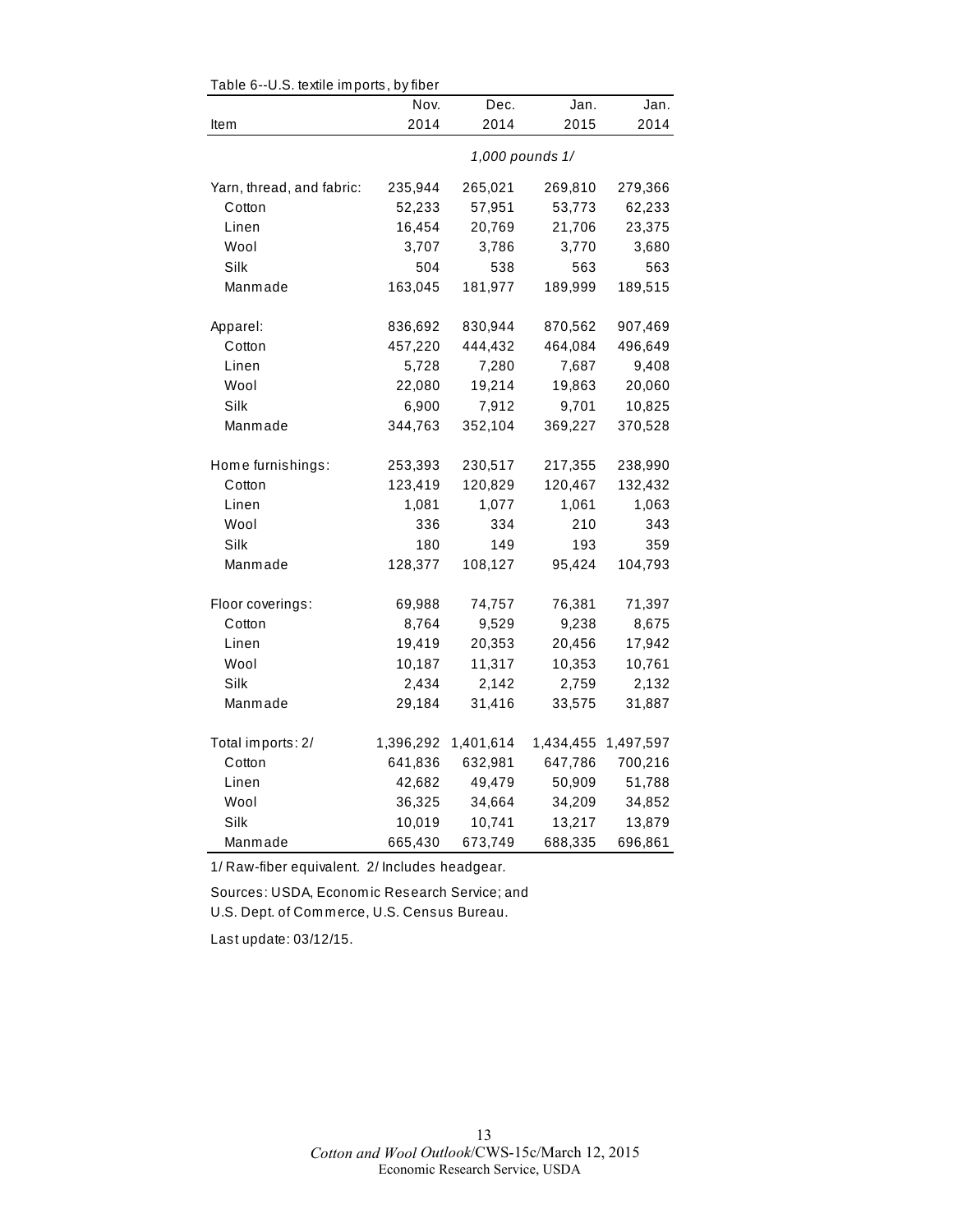| rable $r$ --0.5. lexule exports, by liber |         |         |                 |         |
|-------------------------------------------|---------|---------|-----------------|---------|
|                                           | Nov.    | Dec.    | Jan.            | Jan.    |
| Item                                      | 2014    | 2014    | 2015            | 2014    |
|                                           |         |         | 1,000 pounds 1/ |         |
| Yarn, thread, and fabric:                 | 252,018 | 208,510 | 235,003         | 227,584 |
| Cotton                                    | 135,242 | 109,394 | 125,109         | 118,466 |
| Linen                                     | 7,153   | 5,614   | 5,795           | 6,653   |
| Wool                                      | 2,852   | 2,441   | 2,601           | 3,271   |
| Silk                                      | 1,152   | 1,032   | 1,260           | 1,256   |
| Manmade                                   | 105,619 | 90,029  | 100,238         | 97,938  |
|                                           |         |         |                 |         |
| Apparel:                                  | 26,408  | 22,851  | 23,417          | 24,546  |
| Cotton                                    | 11,136  | 10,395  | 10,623          | 11,255  |
| Linen                                     | 553     | 489     | 595             | 484     |
| Wool                                      | 1,424   | 1,145   | 1,208           | 1,148   |
| Silk                                      | 861     | 758     | 892             | 888     |
| Manmade                                   | 12,435  | 10,065  | 10,100          | 10,771  |
| Home furnishings:                         | 5,768   | 4,686   | 3,962           | 4,334   |
| Cotton                                    | 2,611   | 2,254   | 1,932           | 2,297   |
| Linen                                     | 548     | 409     | 263             | 160     |
| Wool                                      | 96      | 83      | 58              | 97      |
| Silk                                      | 148     | 79      | 95              | 77      |
| Manmade                                   | 2,365   | 1,860   | 1,614           | 1,704   |
|                                           |         |         |                 |         |
| Floor coverings:                          | 30,228  | 25,071  | 26,648          | 27,848  |
| Cotton                                    | 2,244   | 1,990   | 1,902           | 1,921   |
| Linen                                     | 1,120   | 919     | 930             | 907     |
| Wool                                      | 1,748   | 1,276   | 1,526           | 2,065   |
| Silk                                      | 19      | 34      | 30              | 20      |
| Manmade                                   | 25,097  | 20,852  | 22,261          | 22,935  |
| Total exports: 2/                         | 314,480 | 261,152 | 289,085         | 284,432 |
| Cotton                                    | 151,258 | 124,050 | 139,596         | 134,029 |
| Linen                                     | 9,374   | 7,431   | 7,584           | 8,203   |
| Wool                                      | 6,121   | 4,946   | 5,394           | 6,586   |
| Silk                                      | 2,180   | 1,903   | 2,276           | 2,241   |
| Manmade                                   | 145,547 | 122,822 | 134,236         | 133,372 |

Table 7--U.S. textile exports, by fiber

1/ Raw-fiber equivalent. 2/ Includes headgear.

Sources: USDA, Econom ic Research Service; and U.S. Dept. of Com m erce, U.S. Census Bureau.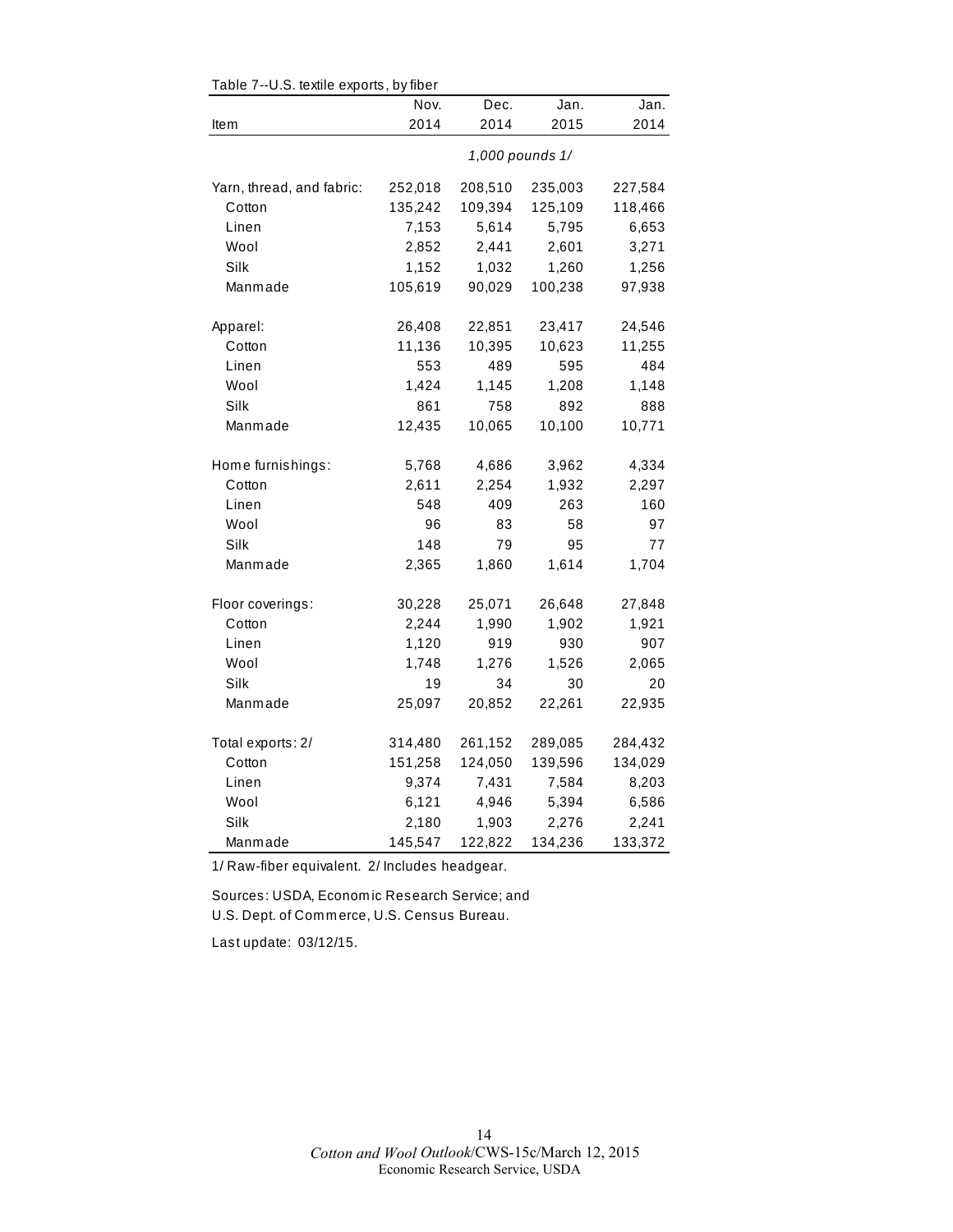| Table 8--U.S. cotton textile imports, by origin |         |         |                 |         |  |  |  |
|-------------------------------------------------|---------|---------|-----------------|---------|--|--|--|
|                                                 | Nov.    | Dec.    | Jan.            | Jan.    |  |  |  |
| Region/country                                  | 2014    | 2014    | 2015            | 2014    |  |  |  |
|                                                 |         |         | 1,000 pounds 1/ |         |  |  |  |
| North America                                   | 125,608 | 128,753 | 109,563         | 107,337 |  |  |  |
| Canada                                          | 2,876   | 2,777   | 2,382           | 2,571   |  |  |  |
| Costa Rica                                      | 383     | 17      | 11              | 173     |  |  |  |
| Dominican Republic                              | 6,100   | 6,946   | 4,979           | 4,233   |  |  |  |
| El Salvador                                     | 15,907  | 19,714  | 14,716          | 13,590  |  |  |  |
| Guatemala                                       | 7,745   | 7,267   | 7,397           | 6,276   |  |  |  |
| Haiti                                           | 10,154  | 11,157  | 9,838           | 9,064   |  |  |  |
| Honduras                                        | 27,266  | 25,913  | 21,167          | 17,422  |  |  |  |
| Mexico                                          | 40,387  | 40,282  | 37,136          | 39,282  |  |  |  |
| Nicaragua                                       | 14,786  | 14,674  | 11,934          | 14,634  |  |  |  |
| South America                                   | 3,448   | 3,663   | 3,782           | 4,216   |  |  |  |
| Colombia                                        | 1,456   | 1,439   | 1,291           | 1,503   |  |  |  |
| Peru                                            | 1,758   | 1,974   | 2,239           | 2,471   |  |  |  |
| Europe                                          | 13,677  | 12,635  | 11,283          | 11,265  |  |  |  |
| Germany                                         | 974     | 1,041   | 886             | 950     |  |  |  |
| Italy                                           | 1,655   | 2,030   | 1,693           | 1,649   |  |  |  |
| Portugal                                        | 1,326   | 1,461   | 1,110           | 1,648   |  |  |  |
| Turkey                                          | 7,440   | 5,756   | 5,205           | 4,620   |  |  |  |
| Turkmenistan                                    | 58      | 150     | 327             | 482     |  |  |  |
| Asia                                            | 486,612 | 474,037 | 509,866         | 561,646 |  |  |  |
| Bahrain                                         | 1,343   | 1,872   | 1,748           | 1,535   |  |  |  |
| Bangladesh                                      | 36,841  | 40,791  | 51,065          | 53,167  |  |  |  |
| Cambodia                                        | 17,227  | 13,850  | 14,788          | 16,278  |  |  |  |
| China                                           | 212,082 | 200,783 | 208,624         | 241,663 |  |  |  |
| Hong Kong                                       | 594     | 780     | 906             | 971     |  |  |  |
| India                                           | 60,049  | 61,225  | 67,679          | 66,381  |  |  |  |
| Indonesia                                       | 23,659  | 19,501  | 23,496          | 28,859  |  |  |  |
| <b>Israel</b>                                   | 438     | 588     | 663             | 1,108   |  |  |  |
| Japan                                           | 1,578   | 1,305   | 1,134           | 1,049   |  |  |  |
| Jordan                                          | 4,414   | 3,859   | 4,713           | 4,749   |  |  |  |
| Malaysia                                        | 2,770   | 2,495   | 2,803           | 2,900   |  |  |  |
| Pakistan                                        | 55,330  | 55,338  | 57,274          | 65,480  |  |  |  |
| Philippines                                     | 3,049   | 3,684   | 4,675           | 4,236   |  |  |  |
| South Korea                                     | 4,609   | 4,819   | 4,733           | 7,692   |  |  |  |
| Sri Lanka                                       | 7,663   | 8,266   | 9,272           | 8,707   |  |  |  |
| Taiwan                                          | 2,036   | 2,093   | 2,233           | 2,346   |  |  |  |
| Thailand                                        | 5,174   | 5,918   | 5,072           | 6,103   |  |  |  |
| United Arab Emirates                            | 558     | 1,166   | 859             | 417     |  |  |  |
| Vietnam                                         | 46,833  | 45,327  | 47,630          | 47,626  |  |  |  |
| Oceania                                         | 57      | 30      | 59              | 82      |  |  |  |
| Africa                                          | 12,434  | 13,862  | 13,232          | 15,670  |  |  |  |
| Egypt                                           | 6,490   | 7,229   | 6,915           | 8,820   |  |  |  |
| Kenya                                           | 2,022   | 2,337   | 2,161           | 1,978   |  |  |  |
| Lesotho                                         | 1,889   | 2,204   | 2,213           | 2,646   |  |  |  |
| Mauritius                                       | 834     | 1,071   | 762             | 927     |  |  |  |
| World 2/                                        | 641,836 | 632,981 | 647,786         | 700,216 |  |  |  |

 $\Delta$   $\sim$   $\mu$   $\sim$   $\mu$   $\sim$  cotton to the imports, by original

1/ Raw-fiber equivalent. 2/ Totals m ay not add due to rounding.

Sources: USDA, Economic Research Service; and U.S. Dept. of Com m erce, U.S. Census Bureau.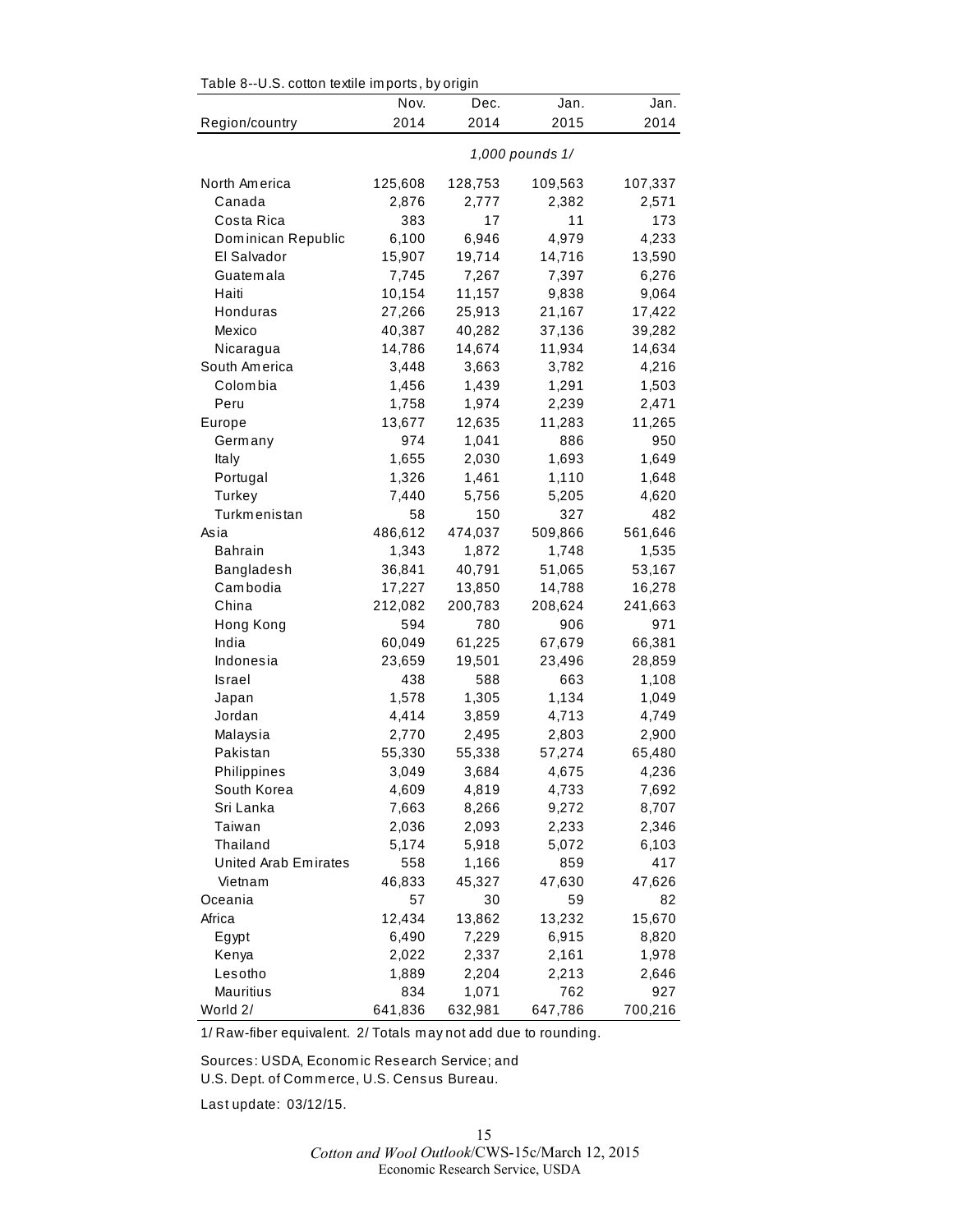| Table 9--U.S. cotton textile exports, by destination |         |         |                 |         |
|------------------------------------------------------|---------|---------|-----------------|---------|
|                                                      | Nov.    | Dec.    | Jan.            | Jan.    |
| Region/country                                       | 2014    | 2014    | 2015            | 2014    |
|                                                      |         |         | 1,000 pounds 1/ |         |
| North America                                        | 132,282 | 106,093 | 122,112         | 112,452 |
| Bahamas                                              | 151     | 156     | 127             | 97      |
| Canada                                               | 9,762   | 9,569   | 9,133           | 10,771  |
| Costa Rica                                           | 247     | 420     | 196             | 257     |
| Dominican Republic                                   | 22,404  | 14,308  | 15,161          | 16,480  |
| El Salvador                                          | 8,653   | 5,570   | 7,865           | 11,122  |
| Guatemala                                            | 2,641   | 3,530   | 2,504           | 1,980   |
| Haiti                                                | 994     | 662     | 403             | 660     |
| Honduras                                             | 60,142  | 47,392  | 59,345          | 41,467  |
| Jamaica                                              | 91      | 51      | 33              | 64      |
| Mexico                                               | 24,155  | 22,416  | 24,424          | 27,407  |
| Nicaragua                                            | 2,195   | 1,456   | 2,587           | 1,599   |
| Panama                                               | 299     | 196     | 108             | 242     |
| South America                                        | 4,859   | 4,962   | 4,869           | 4,622   |
| Brazil                                               | 428     | 339     | 307             | 349     |
| Chile                                                | 246     | 104     | 152             | 403     |
| Colombia                                             | 2,555   | 1,866   | 2,334           | 2,251   |
| Ecuador                                              | 101     | 112     | 43              | 106     |
| Peru                                                 | 635     | 1,631   | 1,491           | 1,187   |
| Venezuela                                            | 773     | 706     | 337             | 177     |
| Europe                                               | 3,237   | 2,745   | 2,514           | 2,681   |
| Belgium                                              | 238     | 255     | 308             | 362     |
| France                                               | 434     | 132     | 87              | 130     |
| Germany                                              | 331     | 499     | 342             | 494     |
| Italy                                                | 294     | 208     | 185             | 127     |
| Netherlands                                          | 224     | 277     | 226             | 253     |
| United Kingdom                                       | 966     | 944     | 846             | 763     |
| Asia                                                 | 9,922   | 9,303   | 9,183           | 13,475  |
| China                                                | 5,878   | 5,095   | 5,286           | 10,230  |
| Hong Kong                                            | 672     | 379     | 440             | 425     |
| India                                                | 217     | 285     | 219             | 189     |
| Israel                                               | 116     | 93      | 86              | 86      |
| Japan                                                | 877     | 928     | 809             | 868     |
| Lebanon                                              | 63      | 74      | 116             | 112     |
| Saudi Arabia                                         | 111     | 143     | 96              | 106     |
| Singapore                                            | 184     | 115     | 123             | 197     |
| South Korea                                          | 514     | 621     | 545             | 292     |
| Taiwan                                               | 150     | 213     | 173             | 161     |
| Thailand                                             | 58      | 47      | 45              | 34      |
| United Arab Emirates                                 | 429     | 370     | 307             | 295     |
| Vietnam                                              | 180     | 336     | 237             | 50      |
| Oceania                                              | 675     | 550     | 526             | 582     |
| Australia                                            | 534     | 356     | 365             | 427     |
| New Zealand                                          | 99      | 180     | 138             | 136     |
| Africa                                               | 283     | 396     | 392             | 217     |
| South Africa                                         | 54      | 93      | 42              | 50      |
| World 2/                                             | 151,258 | 124,050 | 139,596         | 134,029 |

 $Table 9-11$  S, cotton textile experts, by destination

1/ Raw-fiber equivalent. 2/ Totals m ay not add due to rounding.

Sources: USDA, Economic Research Service; and U.S. Dept. of Com m erce, U.S. Census Bureau.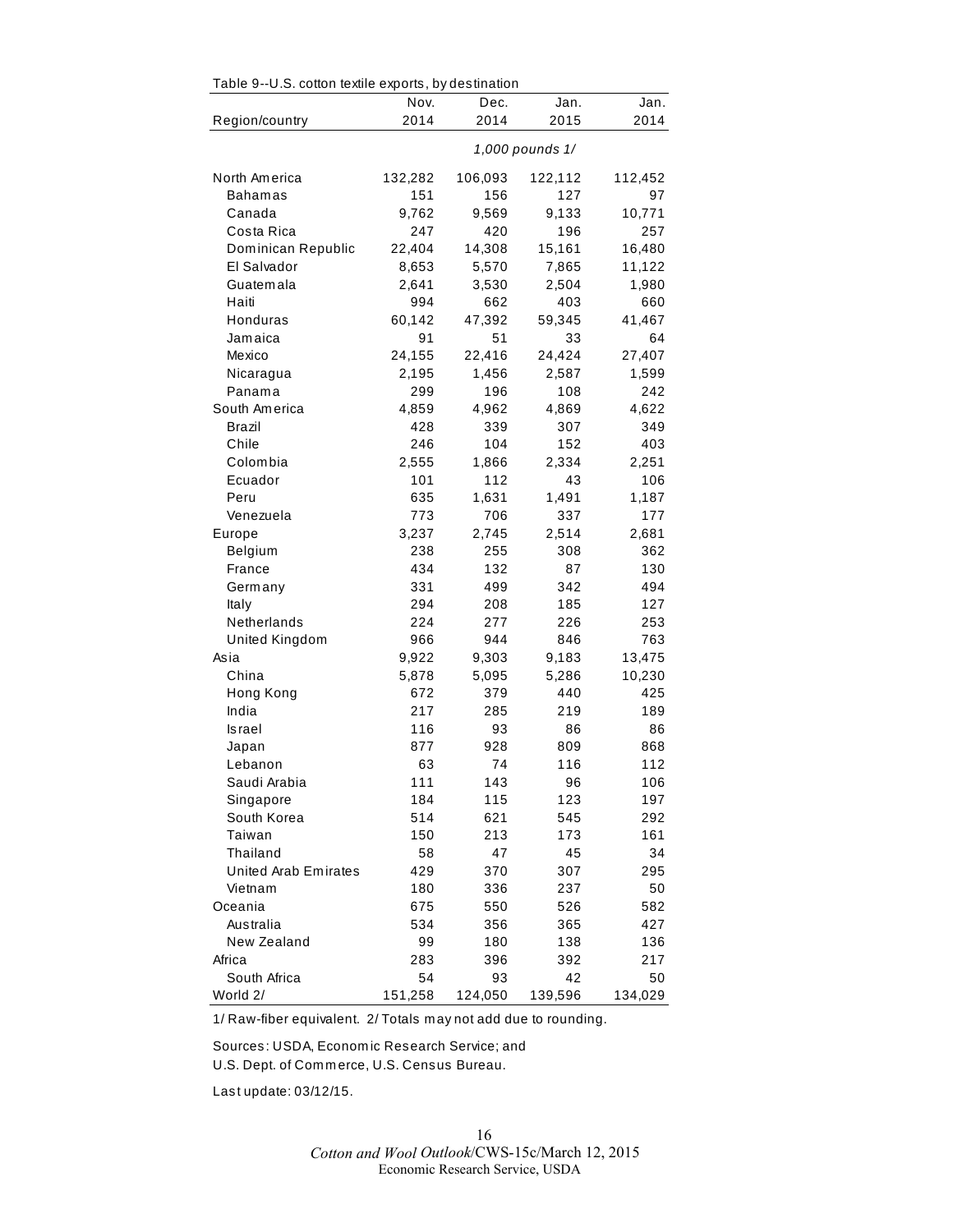| rable To-Acreage, yield, and production estimates, 2014<br>State/region | Planted | Yield             | Production     |             |
|-------------------------------------------------------------------------|---------|-------------------|----------------|-------------|
|                                                                         |         | Harvested         | Pounds/        |             |
|                                                                         |         | -- 1,000 acres -- | harvested acre | 1,000 bales |
| Upland:                                                                 |         |                   |                |             |
| Alabama                                                                 | 350     | 348               | 910            | 660         |
| Florida                                                                 | 107     | 105               | 914            | 200         |
| Georgia                                                                 | 1,380   | 1,370             | 876            | 2,500       |
| North Carolina                                                          | 465     | 460               | 1,049          | 1,005       |
| South Carolina                                                          | 280     | 278               | 898            | 520         |
| Virginia                                                                | 87      | 86                | 1,239          | 222         |
| Southeast                                                               | 2,669   | 2,647             | 926            | 5,107       |
| Arkansas                                                                | 335     | 330               | 1,193          | 820         |
| Louisiana                                                               | 170     | 168               | 1,171          | 410         |
| Mississippi                                                             | 425     | 420               | 1,183          | 1,035       |
| Missouri                                                                | 250     | 245               | 1,117          | 570         |
| Tennessee                                                               | 275     | 270               | 875            | 492         |
| Delta                                                                   | 1,455   | 1,433             | 1,114          | 3,327       |
| Kansas                                                                  | 31      | 29                | 861            | 52          |
| Oklahoma                                                                | 240     | 220               | 578            | 265         |
| Texas                                                                   | 6,200   | 4,950             | 580            | 5,980       |
| Southwest                                                               | 6,471   | 5,199             | 581            | 6,297       |
| Arizona                                                                 | 150     | 148               | 1,508          | 465         |
| California                                                              | 57      | 56                | 2,014          | 235         |
| New Mexico                                                              | 43      | 35                | 891            | 65          |
| West                                                                    | 250     | 239               | 1,536          | 765         |
| <b>Total Upland</b>                                                     | 10,845  | 9,518             | 781            | 15,496      |
| Pima:                                                                   |         |                   |                |             |
| Arizona                                                                 | 15      | 15                | 894            | 27          |
| California                                                              | 155     | 154               | 1,621          | 520         |
| New Mexico                                                              | 5       | 5                 | 784            | 8           |
| Texas                                                                   | 17      | 16                | 990            | 33          |
| <b>Total Pima</b>                                                       | 192     | 189               | 1,490          | 588         |
| Total all                                                               | 11,037  | 9,707             | 795            | 16,084      |

Table 10--Acreage, yield, and production estim ates, 2014

Source: USDA, January 2015 *Crop Production* report.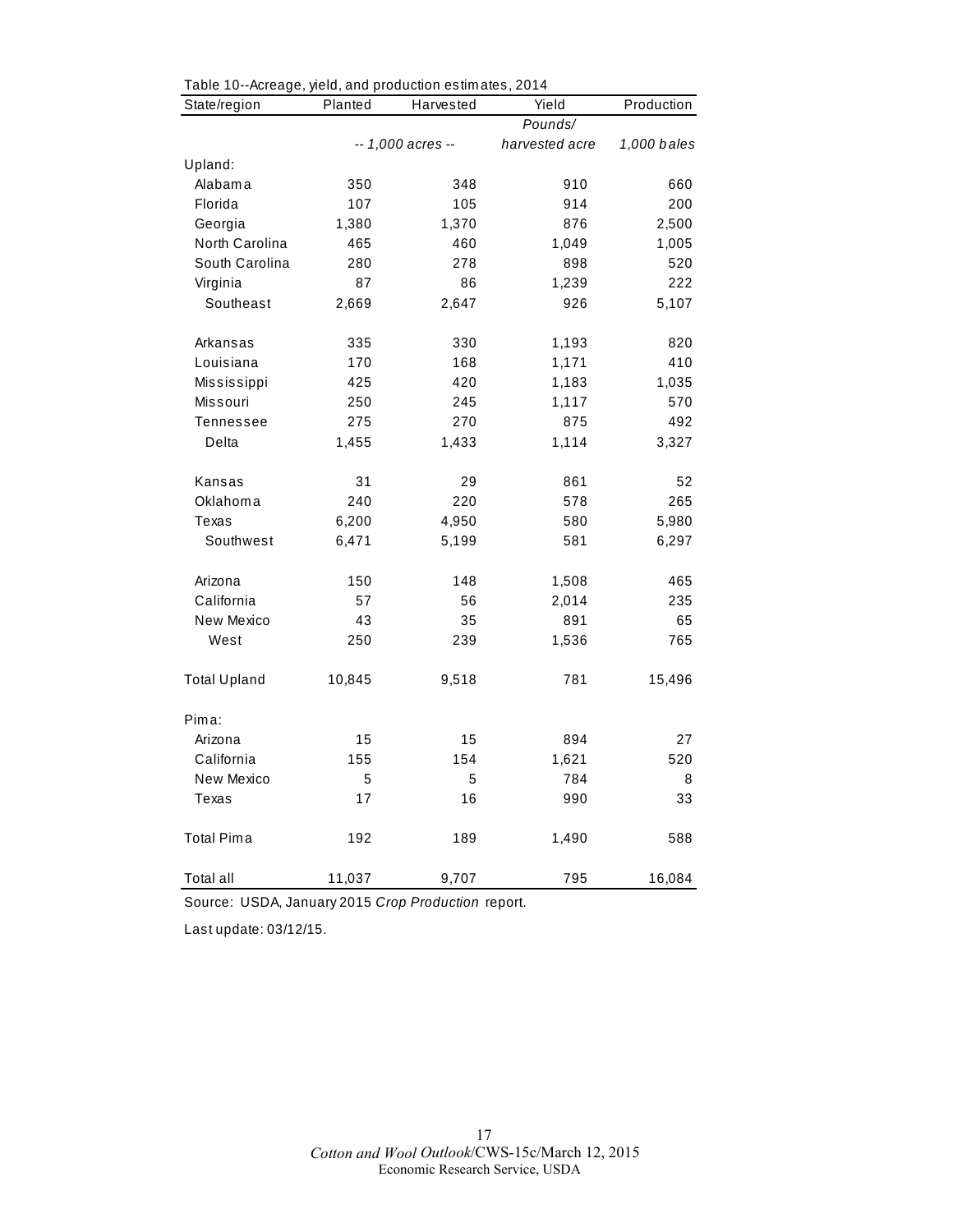| Table 11--Annual U.S. cotton textile imports, by origin<br>Region/country | 2010      | 2011      | 2012            | 2013      | 2014      |
|---------------------------------------------------------------------------|-----------|-----------|-----------------|-----------|-----------|
|                                                                           |           |           |                 |           |           |
|                                                                           |           |           | 1,000 pounds 1/ |           |           |
| North America                                                             | 1,897,981 | 1,839,260 | 1,663,709       | 1,641,325 | 1,672,337 |
| Canada                                                                    | 40,103    | 39,566    | 35,142          | 33,605    | 34,514    |
| Dominican Republic                                                        | 70,737    | 70,750    | 68,687          | 72,034    | 85,574    |
| El Salvador                                                               | 284,028   | 258,273   | 245,880         | 231,319   | 229,127   |
| Guatemala                                                                 | 117,612   | 106,356   | 97,775          | 99,397    | 96,572    |
| Haiti                                                                     | 134,560   | 153,955   | 145,491         | 145,704   | 152,043   |
| Honduras                                                                  | 429,476   | 412,001   | 349,589         | 331,688   | 342,844   |
| Mexico                                                                    | 628,594   | 581,538   | 525,362         | 533,802   | 528,849   |
| Nicaragua                                                                 | 178,477   | 206,973   | 185,672         | 187,789   | 198,444   |
| South America                                                             | 101,271   | 59,298    | 51,679          | 52,233    | 48,585    |
| Colombia                                                                  | 27,600    | 20,007    | 18,882          | 21,367    | 18,839    |
| Peru                                                                      | 38,298    | 33,976    | 29,568          | 28,216    | 26,755    |
| Europe                                                                    | 162,047   | 138,988   | 147,866         | 154,453   | 163,646   |
| Italy                                                                     | 24,983    | 19,999    | 18,573          | 19,574    | 20,658    |
| Turkey                                                                    | 69,723    | 55,340    | 67,294          | 72,228    | 78,282    |
| Asia                                                                      | 7,461,471 | 6,322,653 | 6,142,919       | 6,436,939 | 6,336,309 |
| <b>Bahrain</b>                                                            | 22,964    | 19,100    | 17,784          | 15,586    | 20,170    |
| Bangladesh                                                                | 628,251   | 537,172   | 535,183         | 599,814   | 564,743   |
| Cambodia                                                                  | 272,888   | 251,639   | 237,724         | 222,372   | 216,179   |
| China                                                                     | 3,310,555 | 2,748,175 | 2,660,785       | 2,780,763 | 2,680,196 |
| India                                                                     | 788,224   | 687,902   | 709,190         | 752,471   | 776,556   |
| Indonesia                                                                 | 380,900   | 352,379   | 336,227         | 333,990   | 305,500   |
| Jordan                                                                    | 60,885    | 47,888    | 50,876          | 53,601    | 51,700    |
| Malaysia                                                                  | 36,600    | 33,248    | 32,413          | 33,900    | 37,008    |
| Pakistan                                                                  | 926,191   | 766,688   | 720,502         | 737,499   | 732,593   |
| Philippines                                                               | 71,524    | 66,283    | 58,070          | 54,355    | 49,261    |
| South Korea                                                               | 85,824    | 68,854    | 68,583          | 66,472    | 69,418    |
| Sri Lanka                                                                 | 89,766    | 79,228    | 77,051          | 89,509    | 94,034    |
| Taiwan                                                                    | 40,850    | 33,183    | 31,839          | 27,628    | 26,336    |
| Thailand                                                                  | 133,696   | 97,247    | 75,997          | 78,995    | 70,897    |
| Vietnam                                                                   | 537,729   | 474,708   | 483,033         | 541,919   | 595,411   |
| Africa                                                                    | 237,930   | 203,404   | 184,169         | 178,919   | 174,106   |
| Egypt                                                                     | 130,666   | 108,009   | 99,751          | 95,050    | 87,675    |
| Kenya                                                                     | 28,590    | 27,598    | 25,350          | 25,180    | 28,944    |
| Lesotho                                                                   | 44,154    | 39,588    | 33,523          | 33,455    | 28,821    |
| World 2/                                                                  | 9,861,621 | 8,564,312 | 8,190,888       | 8,464,276 | 8,395,744 |

1/ Raw-fiber equivalent. 2/ Totals m ay not add due to rounding.

Sources: USDA, Econom ic Research Service; and U.S. Dept. of Com m erce, U.S. Census Bureau.